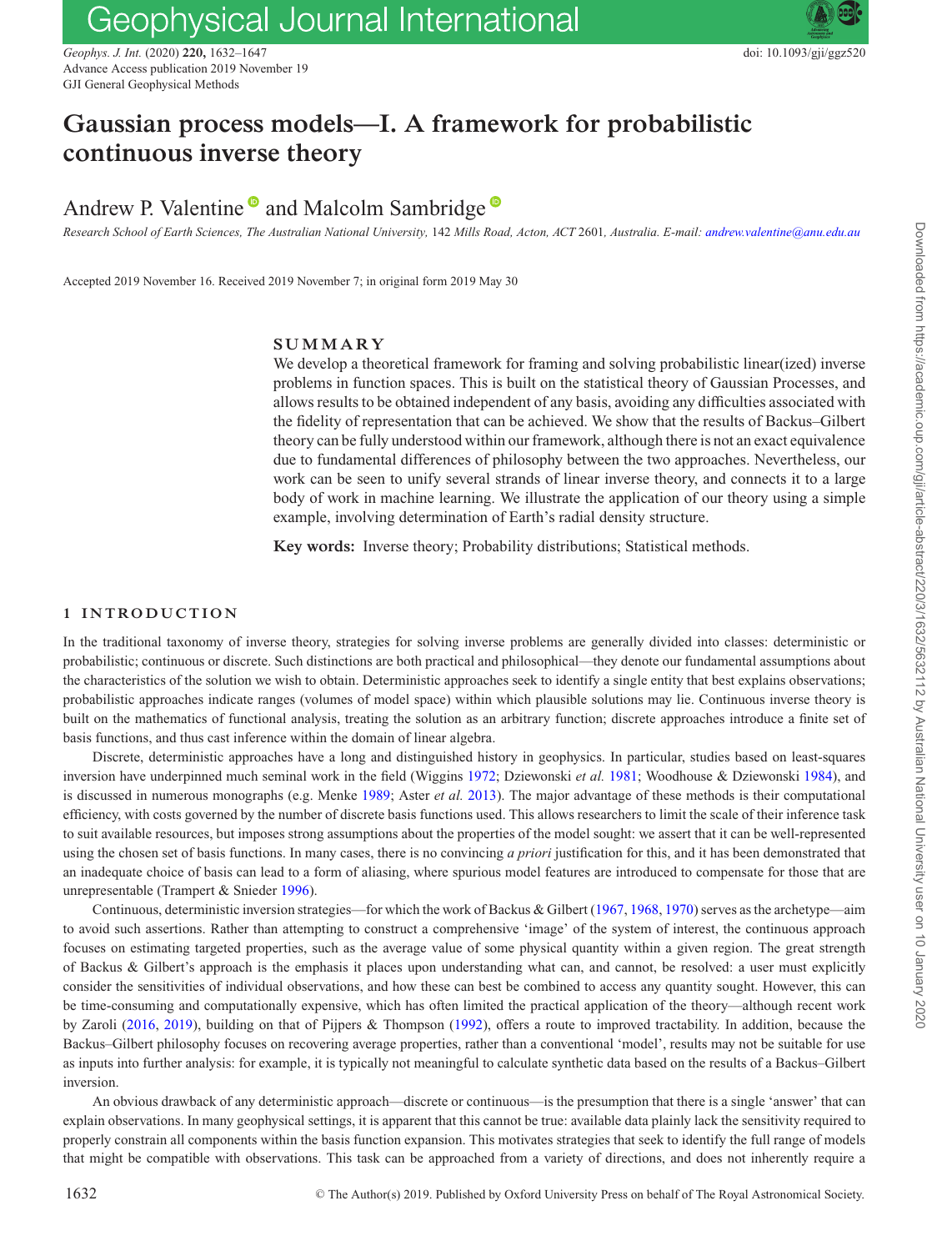probabilistic framework (see, e.g. Jackson [1976;](#page-14-9) Meju & Hutton [1992\)](#page-14-10). However, its implementation in any large-scale, problem-independent setting is vastly simplified by using the mathematical language of probability calculus.

Probabilistic approaches also have a venerable history in geophysics, with Harold Jeffreys playing a central role in the development of Bayesian statistics (Jeffreys [1931,](#page-14-11) [1939\)](#page-14-12). Monte Carlo methods for quantifying the range of models that are compatible with data have been used for 50 yr (e.g Press [1968;](#page-14-13) Anderssen *et al.* [1972;](#page-14-14) Worthington *et al.* [1972\)](#page-15-3), although their scope and utility has grown immensely since then, mirroring the explosion in computational power, and a variety of strategies and techniques have been explored and developed (see, e.g. Sambridge & Mosegaard [2002\)](#page-14-15). The work of Tarantola [\(2005\)](#page-14-16) has also been hugely influential in this sphere. In particular, Tarantola & Valette [\(1982\)](#page-14-17) provided geophysicists with a probabilistic framing of the familiar least-squares algorithm, enabling first-order uncertainty quantification at low cost.

However, most of the mainstream literature on probabilistic methods in geophysics is fundamentally discrete in character: inversion or sampling are carried out relative to a particular set of basis functions. There are hints—especially in Tarantola & Nercessian [\(1984\)](#page-14-18) and Tarantola [\(2005\)](#page-14-16)—at how continuous inverse theory might be cast in a probabilistic guise, but we are not aware of these ever having been developed more fully. This paper therefore attempts to lay out a framework for inference building on the statistical theory of stochastic processes: probability distributions defined in function spaces. More specifically—because, like Tarantola & Valette [\(1982\)](#page-14-17), we wish to exploit the analytic tractability of the normal distribution—we focus on inference using Gaussian Processes (GPs) as the underlying model (e.g. Rasmussen & Williams [2006\)](#page-14-19).

Our exploration of models built around GPs is also motivated by their central importance in the field of machine learning. It turns out that many of the tools developed and applied in this area—such as neural networks or support vector machines—have fundamental theoretical connections to GPs. Given the significant, and growing, interest in exploiting machine learning techniques to address geoscientific questions (e.g. Valentine & Kalnins [2016;](#page-14-20) Bergen *et al.* [2019\)](#page-14-21), we believe it is valuable to explore how such methods fit into the context of 'traditional' geophysical inverse theory. We hope this will assist with the development and interpretation of new approaches, and—perhaps—help researchers focus their attention in fruitful directions.

This paper is Part I of a two-part series. It is predominantly theoretical in character, providing a brief introduction to the theory of GPs, and showing how this can be used to frame inversion in a probabilistic, continuous setting. We begin by sketching the 'standard' application of GPs, for interpolation between direct observations of a function; we then extend this to the case encountered in inverse problems, where only derived properties of the function can be observed, and discuss concepts such as resolution and information gain. To illustrate the application of the theory, we provide an example where it is deployed to allow inference of Earth's radial density structure. In Part II (Valentine & Sambridge [2019\)](#page-14-22), we show that the GP approach reduces to that of Tarantola & Valette [\(1982\)](#page-14-17) once functions are approximated within a finite-dimensional basis, and discuss some implications this brings for discretized inversion approaches.

#### **2 THE GAUSSIAN PROCESS**

We briefly sketch the theory of Gaussian processes here; for a full account, the reader is referred to standard texts such as Rasmussen & Williams [\(2006\)](#page-14-19) or Murphy [\(2012\)](#page-14-23). Readers familiar with the field of geostatistics may wish to note that the technique of kriging (Krige [1951;](#page-14-24) Dubrule [2018\)](#page-14-25) is essentially a special case of the GP theory. A GP is a form of stochastic process, and can be regarded as a way of defining a Gaussian distribution over functions. If our knowledge of some function *f*(*x*) is to be described by a GP, we denote this by writing

$$
f(x) \sim \mathcal{GP}(\mu(x), k(x, x')) \tag{1}
$$

To simplify the analysis and notation within this paper, we will generally treat  $f(x)$  as if it is a scalar function of a single scalar variable, but all our results extend straightforwardly to functions with higher-dimensional domains and/or ranges (in which case, the underlying model might also be referred to as a 'Gaussian random field'). As is prefigured by our notation, a GP is fully specified by two quantities: a mean function  $\mu(x)$ , and a symmetric two-point covariance function,  $k(x, x') = k(x', x)$ . Then, the defining property of a GP is that for *any* collection of sample points  $\{x_1, x_2, \ldots, x_N\}$ , our knowledge of *f* at these points is described by an *N*-dimensional multivariate normal distribution, such that

$$
\begin{pmatrix} f(x_1) \\ f(x_2) \\ \vdots \\ f(x_N) \end{pmatrix} \sim \mathcal{N} \left( \begin{pmatrix} \mu(x_1) \\ \mu(x_2) \\ \vdots \\ \mu(x_N) \end{pmatrix}, \begin{pmatrix} k(x_1, x_1) & k(x_1, x_2) & \cdots & k(x_1, x_N) \\ k(x_2, x_1) & k(x_2, x_2) & \cdots & k(x_2, x_N) \\ \vdots & \vdots & \ddots & \vdots \\ k(x_N, x_1) & k(x_N, x_2) & \cdots & k(x_N, x_N) \end{pmatrix} \right),
$$
\n(2)

where  $\mathcal{N}(\mu, \Sigma)$  denotes the usual multivariate normal distribution. In other words, the mean and covariance functions provide a recipe for constructing an appropriate mean vector and covariance matrix to characterize our knowledge of the function, irrespective of the particular sampling points chosen. For any specific realization of these quantities, it is straightforward to generate samples from this normal distribution using standard computational tools. (Throughout this paper,  $\mathcal{GP}(\cdot, \cdot)$  is used to denote a distribution defined in function-space, whereas  $\mathcal{N}(\cdot, \cdot)$ indicates a normal distribution defined in the conventional manner, within a finite-dimensional vector space.)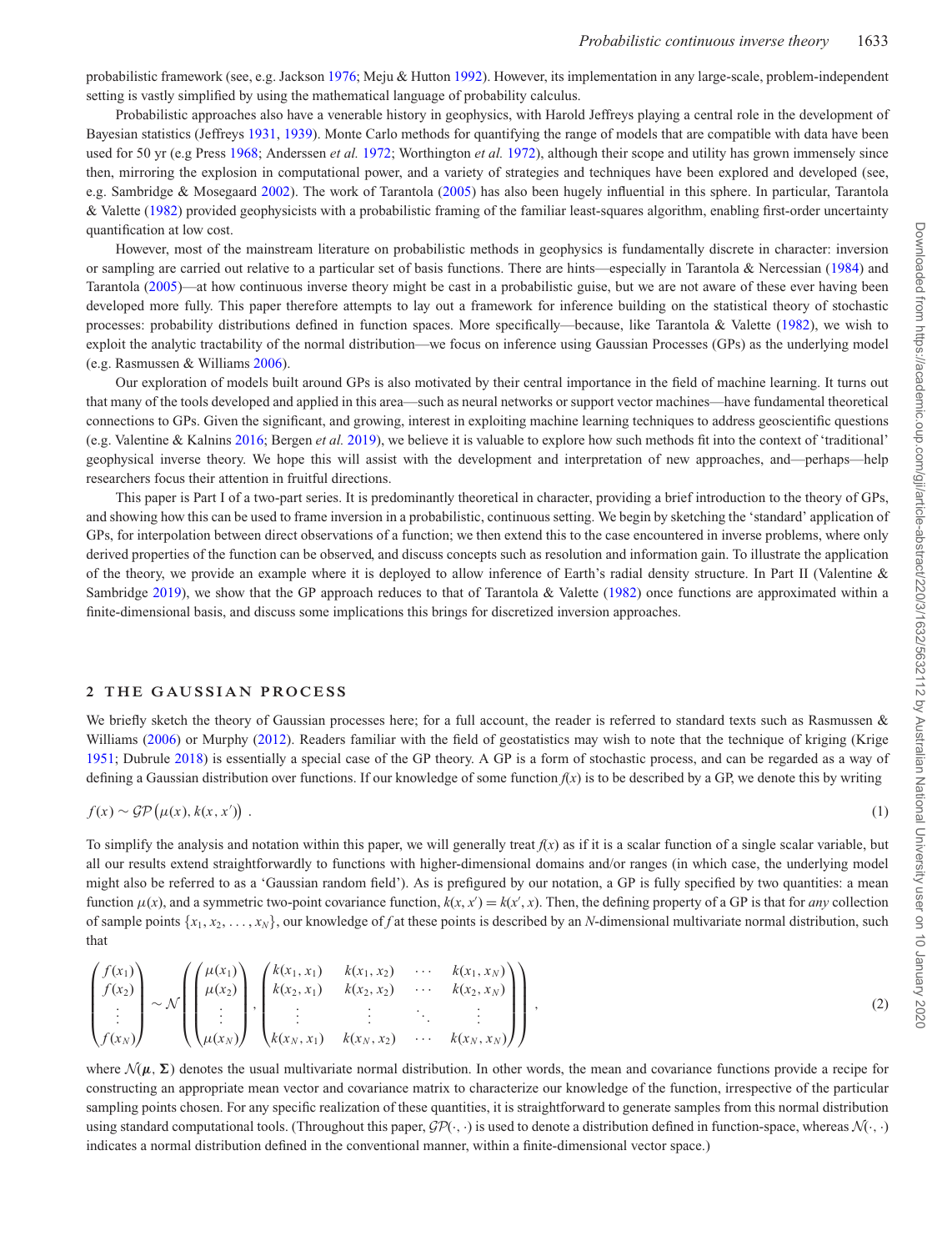# 1634 *A.P. Valentine and M. Sambridge*

# **2.1 Gaussian processes for function prediction**

Since eq. (2) holds for any collection of points, we can contemplate a situation where we have directly observed the value of  $f(x)$  at certain points,  $\{\hat{x}_1, \hat{x}_2, \dots, \hat{x}_N\}$ , and obtained measurements  $\{\hat{y}_1, \hat{y}_2, \dots, \hat{y}_N\}$ ; we will use the vectors  $\hat{x}$  and  $\hat{y}$  to collectively denote these quantities. We assume that our measurement of  $\hat{y}$  is subject to observational noise, characterized by a zero-mean Gaussian with covariance matrix  $C_d$ . Our knowledge about the function at some additional, general point  $x$  is then given by

$$
\begin{pmatrix} f(x) \\ \hat{\mathbf{y}} \end{pmatrix} \sim \mathcal{N} \left( \begin{pmatrix} \mu(x) \\ \hat{\boldsymbol{\mu}} \end{pmatrix}, \begin{pmatrix} k(x, x) & \hat{\mathbf{k}}^{\mathrm{T}}(x) \\ \hat{\mathbf{k}}(x) & \hat{\mathbf{K}} + \mathbf{C_d} \end{pmatrix} \right)
$$
(3)

where we have introduced vector and matrix quantities such that

$$
[\hat{\boldsymbol{\mu}}]_i = \mu(\hat{x}_i) \tag{4a}
$$

$$
\left[\hat{\mathbf{k}}(x)\right]_i = k(\hat{x}_i, x) \tag{4b}
$$

$$
\left[\hat{\mathbf{K}}\right]_{ij} = k(\hat{x}_i, \hat{x}_j) \tag{4c}
$$

Now, we can apply a standard result (see, e.g. Petersen & Pedersen [2015\)](#page-14-26) for the conditioning of a multidimensional Gaussian to obtain

$$
f(x) \left| \hat{\mathbf{y}} \sim \mathcal{N}\left(\mu(x) + \hat{\mathbf{k}}^{\mathrm{T}}(x) \left(\hat{\mathbf{K}} + \mathbf{C}_{\mathbf{d}}\right)^{-1} \left(\hat{\mathbf{y}} - \hat{\boldsymbol{\mu}}\right), k(x, x) - \hat{\mathbf{k}}^{\mathrm{T}}(x) \left(\hat{\mathbf{K}} + \mathbf{C}_{\mathbf{d}}\right)^{-1} \hat{\mathbf{k}}(x)\right).
$$
\n(5a)

Thus, given some general knowledge about the properties of *f*, and some specific measurements of its values at a discrete set of points, we are able to predict its value at a general point. For completeness, we note that if predictions are simultaneously sought for multiple points  ${\{\tilde{x}_1, \tilde{x}_2, \ldots, \tilde{x}_N\}}$ , we have

$$
\begin{pmatrix} f(\tilde{x}_1) \\ f(\tilde{x}_2) \\ \vdots \\ f(\tilde{x}_N) \end{pmatrix} | \hat{\mathbf{y}} = \mathcal{N} \left( \tilde{\boldsymbol{\mu}} + \boldsymbol{\kappa}^{\mathrm{T}} \left( \hat{\mathbf{K}} + \mathbf{C}_d \right)^{-1} (\hat{\mathbf{y}} - \hat{\boldsymbol{\mu}}), \tilde{\mathbf{K}} - \boldsymbol{\kappa}^{\mathrm{T}} \left( \hat{\mathbf{K}} + \mathbf{C}_d \right)^{-1} \boldsymbol{\kappa} \right), \tag{5b}
$$

where  $\tilde{\mu}$  and **K** are defined as in eq. (4), except that evaluation points are instead drawn from **x**; κ has elements given by

$$
[\kappa]_{ij} = k(\hat{x}_i, \tilde{x}_j). \tag{6}
$$

These two equations allow us to quantify our knowledge about the anticipated behaviour of the function at unseen points. In particular, the first allows us to identify volumes of space within which the function is likely to lie (as in Fig. [1,](#page-3-0) central column), while the second allows the generation of random realizations of functions that are compatible with both assumptions and observations (Fig. [1,](#page-3-0) right-hand column). It may be helpful to note that our knowledge of the function continues to be described by a Gaussian process after conditioning; the operation can be seen as an update to the mean and covariance functions in the light of the data.

# **2.2 Mean and covariance functions**

It should be apparent from the foregoing discussion that the mean and covariance functions are central to the properties of any GP. In particular, the covariance function controls how the pointwise information contained within our observations can be extended into the surrounding region, and it therefore plays a key role in determining the characteristics of the interpolated function and its uncertainty. By writing  $f(x) \sim \mathcal{GP}(\mu(x), k(x, x'))$ , we are asserting that

$$
\mathbb{E}\left[f(x)\right] = \mu(x) \tag{7a}
$$

$$
\mathbb{C}\left[f(x), f(x')\right] = \mathbb{E}\left[\left(f(x) - \mathbb{E}\left[f(x)\right]\right)\left(f(x') - \mathbb{E}\left[f(x')\right]\right)\right]
$$
\n
$$
= k(x, x'),\tag{7b}
$$

where  $\mathbb{E}[\cdot]$  and  $\mathbb{C}[\cdot]$ ,  $\cdot$  ] denote the statistical expectation and covariance, respectively. Of course, in most practical circumstances where we seek to reconstruct an unknown function, we are unlikely to know these quantities precisely. Instead, we must typically assume that the mean and covariance functions take a particular form, based on our knowledge or presumptions about the system of interest.

It is usually straightforward to identify a sensible choice of mean function. In many cases, this will be a constant function (possibly zero), or perhaps a simple relationship such as a linear trend that can be readily estimated from the data, and in practice this choice has relatively minor impact on the overall performance of the GP approach. Much more significant is the covariance function, which is usually assembled from one or more 'building blocks', chosen from a suite of standard options (see, e.g. Abrahamsen [1997;](#page-14-27) Rasmussen & Williams [2006\)](#page-14-19). In this paper, we consider only 'stationary' covariance functions, which depend only on the distance between the points *x* and *x*′ , and not on their values. We denote this distance by  $d(x, x')$ , and note that this may take different forms depending on the situation of interest, with  $d(x, x') =$ |*x* − *x*′ | representing a common simple choice. Examples of stationary covariance functions then include the delta-function covariance,

$$
k(x, x') = \sigma_1^2 \delta(d(x, x')) \tag{8a}
$$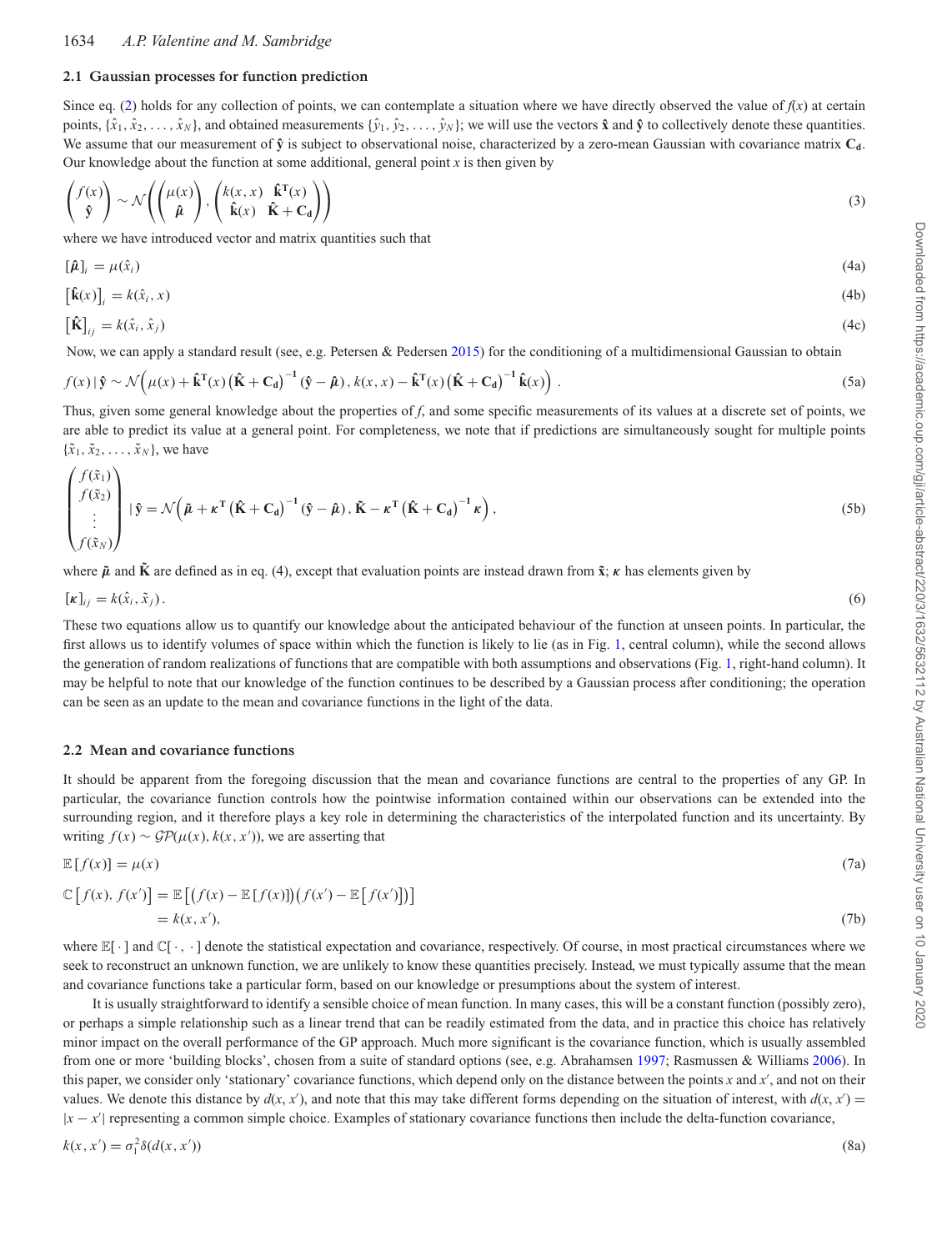<span id="page-3-0"></span>

Figure 1. Gaussian process interpolations of a data set with varying length-scale parameter. Each row depicts a GP conditioned on the same data set, using a Matérn- $\frac{3}{2}$  covariance function (a transect through which,  $k(x, 0)$ , is shown in the left-hand column). The only difference between the four cases is the value of the parameter  $\sigma_2$  (see values, inset), controlling the characteristic length-scale of the GP. In the middle column, we show (i) the prior mean of the GP (dotted line); (ii) the posterior mean of the GP (solid line); (iii)  $1\sigma$ ,  $2\sigma$  and  $3\sigma$  posterior uncertainty bands (shaded regions). Right-hand column shows three sample functions drawn at random from the posterior distribution. Data uncertainties are as depicted by error bars, with all measurements assumed independent.

the squared-exponential covariance (*cf*. Tarantola & Nercessian [1984\)](#page-14-18),

$$
k(x, x') = \sigma_1^2 \exp\left[-\frac{d(x, x')^2}{2\sigma_2^2}\right]
$$
\n(8b)

and the Matérn family of covariance functions, which take the form

$$
k(x, x') = \sigma_1^2 \frac{2^{1-\nu}}{\Gamma(\nu)} \left( \frac{\sqrt{2\nu} d(x, x')}{\sigma_2} \right)^{\nu} K_{\nu} \left( \frac{\sqrt{2\nu} d(x, x')}{\sigma_2} \right)
$$
(8c)

where  $K_v$  represents a modified Bessel function and  $\Gamma(v)$  is a Gamma function.

It will be noted that in all of the above examples, the covariance function depends on one or more additional 'hyperparameters'. The parameter  $\sigma_1$  represents an amplitude scaling for the covariance function, and governs width of the prior distribution for  $f(x)$ : in the absence of any additional data, it is apparent from eq. (1) that  $f(x) = \mathcal{N}(\mu(x), \sigma_1^2)$ . The parameter  $\sigma_2$  controls the 'width' of the covariance function, and determines the characteristic length-scale present within the GP. Finally, for the Matérn family, the order parameter  $v$  governs the form of the covariance function. In fact, it turns out that this also controls the differentiability of the GP (and thus of samples from it): we must have ν  $> n$  if the process is to be *n*-times differentiable. Commonly, half-integer values are chosen for  $\nu$ , since this allows considerable simplification of the covariance expression; however, this is not a necessity. It can also be shown that the squared-exponential covariance represents the limiting case of the Matérn family as  $v \to \infty$ .

To illustrate the effects of these parameters, Fig. [1](#page-3-0) shows interpolation of a single data set using a Matérn- $\frac{3}{2}$  covariance function (i.e. a Matérn covariance with  $v = \frac{3}{2}$ , for four different values of the length-scale parameter  $\sigma_2$ . When this is small, measurements can only constrain the function in the immediate vicinity of the observation point, and uncertainty grows rapidly away from these. Reflecting this, individual samples from the GP display variability on short length-scales. As  $\sigma_2$  is increased, the samples provide constraint across a wider region, and the short-range function variability disappears.

Similarly, Fig. [2](#page-4-0) illustrates the influence of the order parameter,  $v$ , using the same data set, with the other two hyperparameters ( $\sigma_1$ ,  $\sigma$ ) chosen to be 'optimal' in a sense to be discussed below. It is readily apparent that increasing ν leads to a GP that represents 'smoother' functions: for low values of ν, samples from the GP display significant roughness at short length-scales (indeed, at length-scales significantly below that of the imposed correlation structure). It is also evident that the influence of variations in  $\nu$  diminishes as  $\nu$  increases:  $\nu = \frac{5}{2}$  and  $\nu$  $=$   $\infty$  lead to rather similar inferences, whereas  $v = \frac{1}{2}$  and  $v = \frac{3}{2}$  are very different.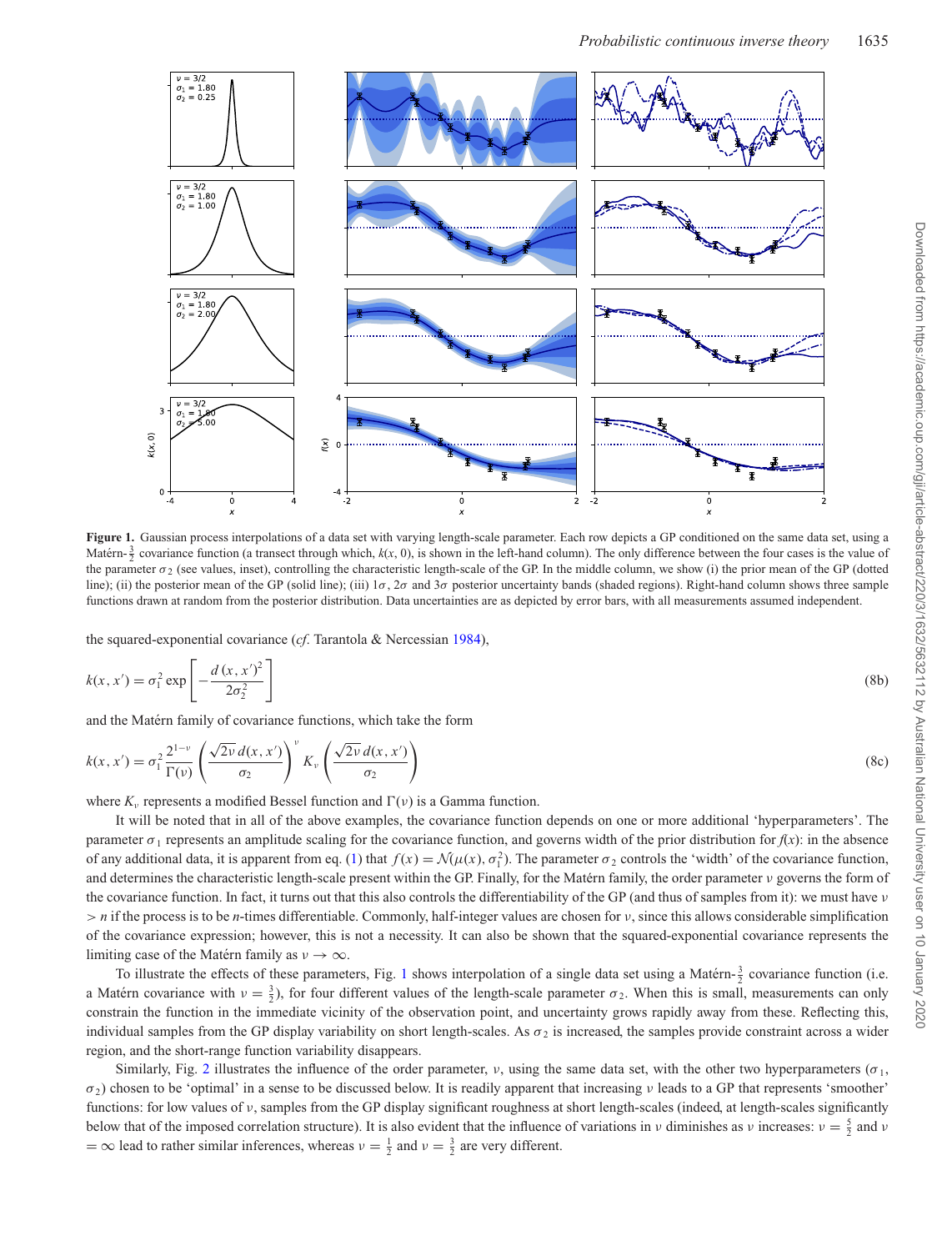<span id="page-4-0"></span>

Figure 2. Gaussian process interpolations; varying form of covariance function. As Fig. [1,](#page-3-0) using a Matérn covariance function and varying the 'order parameter' ν. Other hyperparameters (σ<sub>1</sub>, σ<sub>2</sub>) are chosen to be optimal according to the theory described in Section 2.2.1. The 'Matern- $\infty$ ' covariance in the bottom row is identical to a squared-exponential covariance. Note that—depending on the choice of v—samples from the GP may exhibit short-wavelength variability that is not apparent from the depiction of the overall distribution (middle column).

#### *2.2.1 Covariance hyperparameter selection*

From Figs [1](#page-3-0) and [2,](#page-4-0) it is apparent that the covariance function is of prime importance in determining the properties of the GP. As such, one might question how it should be selected in any given case. A hint towards the answer can be seen from Fig. [1:](#page-3-0) when the imposed length-scale  $\sigma_2$  is small, the GP displays a level of variability far above that mandated by the data. On the other hand, when  $\sigma_2$  is large, the observed data set lies in increasingly low-probability regions from the GP perspective. By balancing these two effects, it is possible to identify optimal values for the hyperparameters—or, more generally, to treat them within a hierarchical Bayesian framework and 'integrate out' their influence.

To achieve this, we use eq. (2). Using  $\sigma$  to denote a given set of hyperparameter values, we have

$$
\mathbb{P}(\hat{\mathbf{y}} \mid \boldsymbol{\sigma}) = \frac{1}{\sqrt{(2\pi)^N |\hat{\mathbf{K}}_{\boldsymbol{\sigma}} + \mathbf{C}_{\mathbf{d}}|}} \exp\left[-\frac{1}{2} (\hat{\mathbf{y}} - \hat{\boldsymbol{\mu}})^T (\hat{\mathbf{K}}_{\boldsymbol{\sigma}} + \mathbf{C}_{\mathbf{d}})^{-1} (\hat{\mathbf{y}} - \hat{\boldsymbol{\mu}})\right]
$$
(9a)

with  $\hat{\mathbf{k}}_{\sigma}$  used to emphasize that the matrix  $\hat{\mathbf{k}}$  has been computed for that particular choice of  $\sigma$ . Then, by Bayes' theorem,

$$
\mathbb{P}(\sigma \mid \hat{\mathbf{y}}) \propto \mathbb{P}(\hat{\mathbf{y}} \mid \sigma) \mathbb{P}(\sigma) \tag{9b}
$$

where  $\mathbb{P}(\sigma)$  is a hyperprior describing our assumptions about  $\sigma$ . It is therefore straightforward to 'map out' the probability associated with different values of the hyperparameters, and to identify those that are most-probable in light of the available data (see also, e.g. Simons & Olhede [2013\)](#page-14-28). In principle, one may also integrate over hyperparameter space to obtain function predictions that account for plausible variability in  $\sigma$ ,

$$
\mathbb{P}(f(x) \mid \hat{\mathbf{y}}) = \int \mathbb{P}(f(x) \mid \hat{\mathbf{y}}, \sigma) \mathbb{P}(\sigma \mid \hat{\mathbf{y}}) d\sigma.
$$
\n(9c)

Clearly, whether or not this integral can be evaluated in a tractable fashion is problem-dependent, and in the remainder of this paper we consider only the case where a single set of maximum-likelihood hyperparameters are used. We note that—particularly given the results of Part II—this hyperparameter estimation procedure is essentially equivalent to the situation discussed at length in Valentine & Sambridge [\(2018\)](#page-14-29), where we developed a hierarchical Bayesian approach to the determination of regularization matrices in linearized least-squares inversion.

To illustrate the feasibility of this approach, Fig. [3](#page-5-0) shows slices through the distribution  $\mathbb{P}(\sigma_1, \sigma_2, \nu | \hat{y})$  associated with the examples shown in Figs [1](#page-3-0) and [2.](#page-4-0) We assume that any positive value of each parameter is *a priori* equally probable: that is, we adopt a uniform improper hyperprior. It is apparent that the data strongly prefer a large value of v: of the examples presented in Fig. [2,](#page-4-0) the  $\nu = \infty$  case is clearly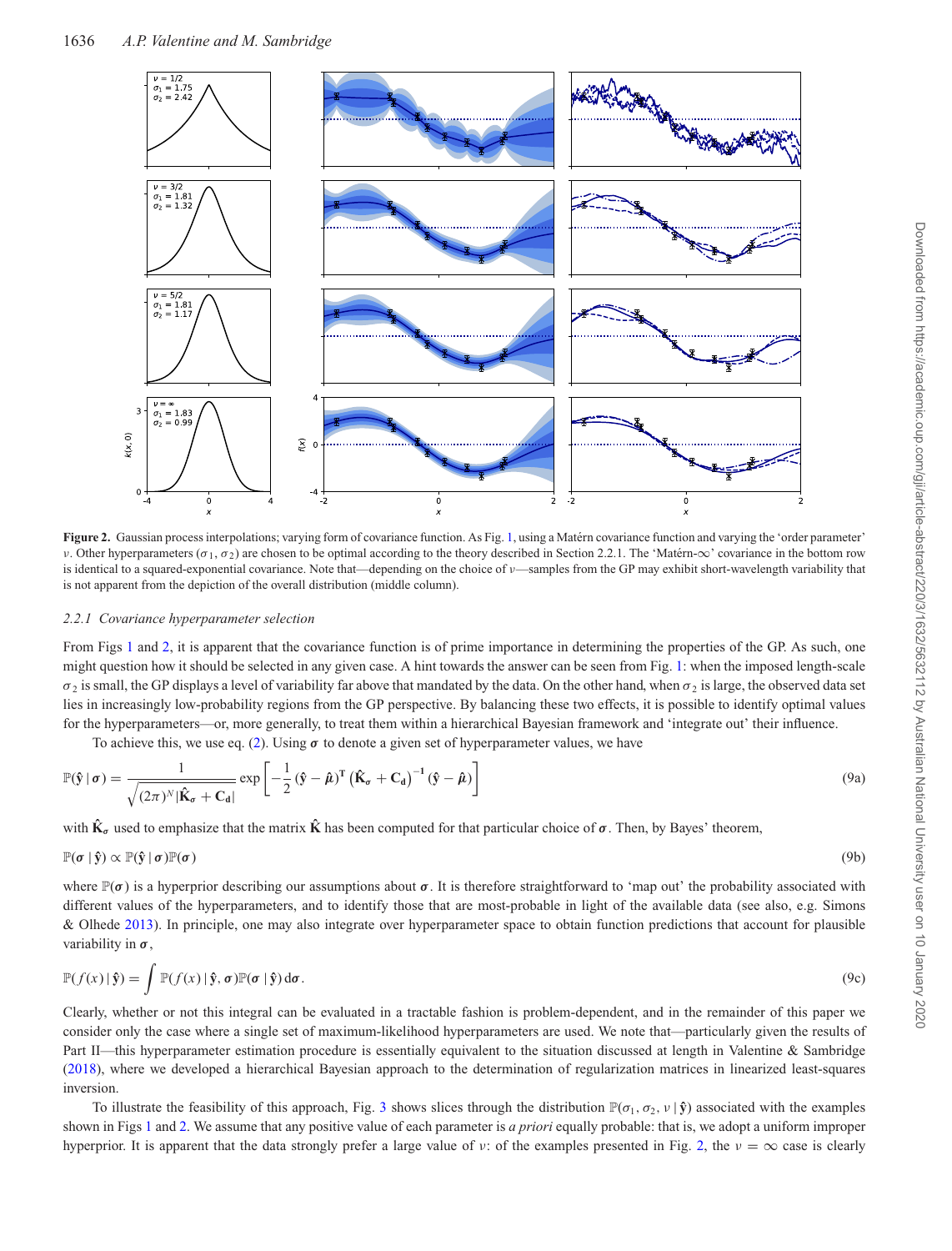<span id="page-5-0"></span>

**Figure 3.** Data support for hyperparameter values, Matérn covariance family. Slices through the (unnormalized) distribution  $\mathbb{P}(\sigma_1, \sigma_2, \nu | \hat{\mathbf{y}})$  for the examples presented in Figs [1](#page-3-0) and [2.](#page-4-0) One hyperparameter is held constant within each slice (see value, inset); dashed lines depict intersections between panels. It is apparent that a well-constrained set of maximum-likelihood hyperparameters may be identified.

most appropriate. It is also evident that for any choice of v, well-constrained optimal values for  $\sigma_1$  and  $\sigma_2$  can be identified (as used in the construction of Fig. [2\)](#page-4-0). In principle, this strategy can be extended to arbitrarily complex covariance functions, allowing the GP approach to adapt to suit a wide variety of functions (e.g. Wilson & Adams [2013\)](#page-14-30)—although in all cases, an overarching Gaussian structure is inevitably assumed.

# **3 GAUSSIAN PROCESS REGRESSION WITH INDIRECT OBSERVATIONS**

So far, we have assumed that we have the ability to directly observe the value of the function of interest at a certain number of points. However, in many problems—particularly those relevant to geophysical inversion—this is not possible, and we only have the ability to measure certain averages of the function. We suppose that the *i*th piece of data is related to the underlying function by

$$
d_i = \int_{\mathcal{X}} w_i(x) f(x) \, \mathrm{d}x \tag{10}
$$

for some weighting function  $w_i(x)$  and appropriately chosen domain of integration *X*. We remark that in the case where  $w_i(x) = \delta(x - \hat{x}_i)$ , the observation  $d_i$  is a direct measurement of  $f(\hat{x}_i)$ , and this formulation reduces to the case that has already been considered.

Integration is a linear transformation, and linear transformations preserve Gaussian statistics. Hence, if we have  $f(x) \sim$  $\mathcal{GP}(\mu(x), k(x, x'))$ , then we can make a statistical prediction about the value of the *i*th datum,

$$
d_i \sim \mathcal{N}\left(\int_{\mathcal{X}} w_i(x)\mu(x) dx, \iint_{\mathcal{X}^2} w_i(x)k(x, x')w_i(x') dx dx'\right).
$$
\n(11)

Moreover, if  $\mathcal L$  represents a linear transformation, then  $\bigl(\mathcal{I}\,\mathcal{L}\bigr)$  is also a linear transformation, where  $\mathcal I$  denotes the identity operator. Therefore, the underlying function and our *N* observables can be regarded as jointly forming a Gaussian process in a higher-dimensional space, such that

$$
\begin{pmatrix} f(x) \\ d_1 \\ \vdots \\ d_N \end{pmatrix} \sim \mathcal{N} \left( \begin{pmatrix} \mu(x) \\ \hat{\omega} \end{pmatrix}, \begin{pmatrix} k(x, x) & \hat{\mathbf{w}}^{\mathrm{T}}(x) \\ \hat{\mathbf{w}}(x) & \hat{\mathbf{W}} + \mathbf{C_d} \end{pmatrix} \right), \tag{12}
$$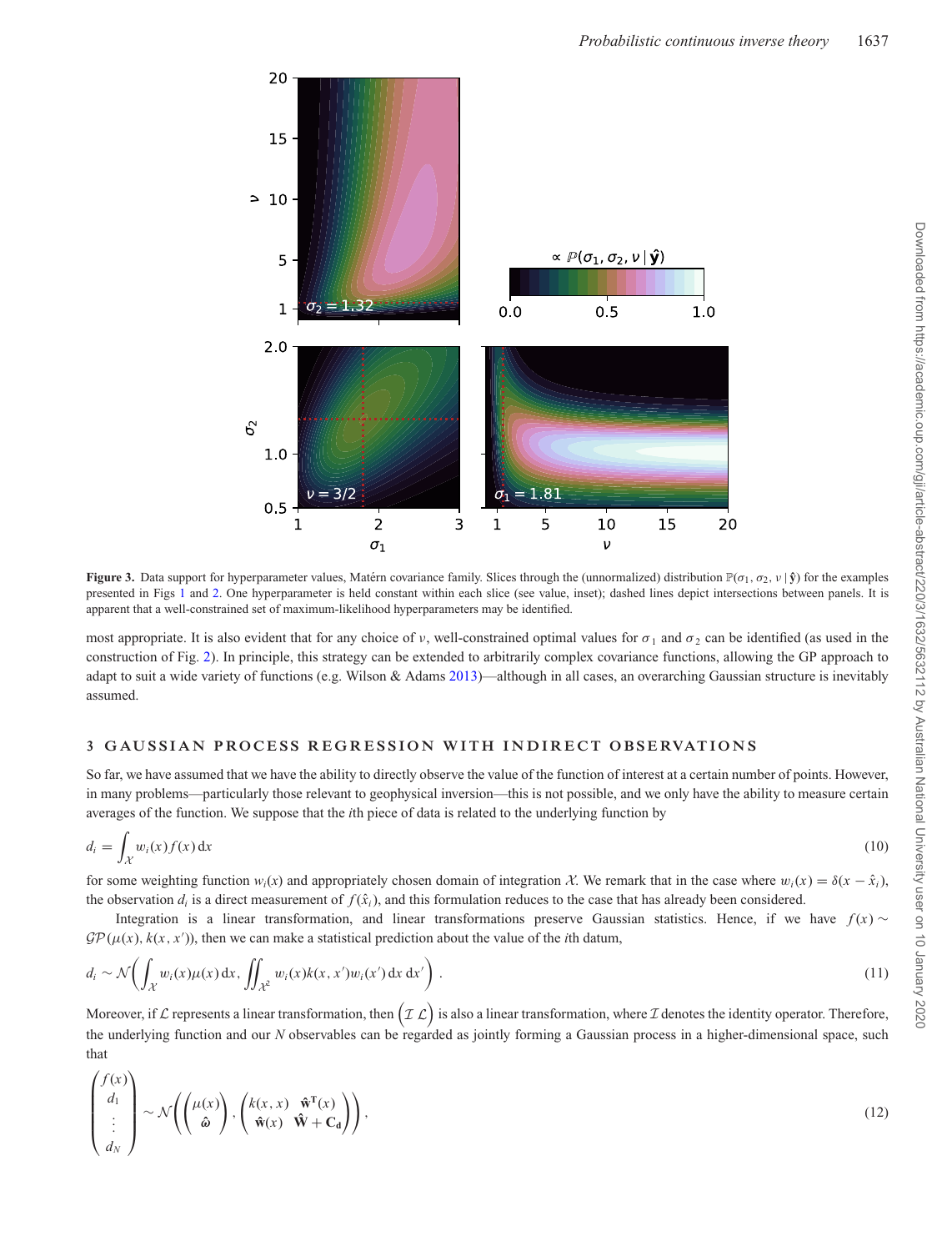where

$$
[\hat{\boldsymbol{\omega}}]_i = \int_{\mathcal{X}} w_i(u)\mu(u) \, \mathrm{d}u \tag{13a}
$$

$$
[\hat{\mathbf{w}}(x)]_i = \int w_i(u)k(u,x) \, \mathrm{d}u \tag{13b}
$$

$$
\left[\hat{\mathbf{W}}\right]_{ij} = \iint_{\mathcal{X}^2} w_i(u)k(u,v)w_j(v) \, \mathrm{d}u \, \mathrm{d}v \,. \tag{13c}
$$

Thus, our knowledge of  $f(x)$  subsequent to making our observations can be expressed

$$
f(x) | \mathbf{d} \sim \mathcal{GP}\left(\mu(x) + \mathbf{\hat{w}}^{\mathrm{T}}(x) \left(\mathbf{\hat{W}} + \mathbf{C}_{\mathbf{d}}\right)^{-1} \left(\mathbf{\hat{d}} - \hat{\boldsymbol{\omega}}\right), k(x, x) - \mathbf{\hat{w}}^{\mathrm{T}}(x) \left(\mathbf{\hat{W}} + \mathbf{C}_{\mathbf{d}}\right)^{-1} \mathbf{\hat{w}}(x)\right).
$$
\n(14)

This is the core result of the present paper. We emphasize that the result of our inference procedure remains a Gaussian Process, and therefore represents a posterior distribution in function space. For convenience, we introduce the following notation for the posterior mean and covariance functions

$$
\tilde{\mu}(x) = \mu(x) + \mathbf{\hat{w}}^{\mathrm{T}}(x) (\mathbf{\hat{W}} + \mathbf{C_d})^{-1} (\mathbf{\hat{d}} - \mathbf{\hat{\omega}})
$$
\n(15a)

$$
\tilde{k}(x, x') = k(x, x') - \mathbf{\hat{w}}^{\mathrm{T}}(x) (\mathbf{\hat{W}} + \mathbf{C}_{\mathrm{d}})^{-1} \mathbf{\hat{w}}(x'),
$$
\n(15b)

where we have followed the convention of Tarantola [\(2005\)](#page-14-16) that tildes denote posterior quantities. We also introduce the vector-valued function

$$
\mathbf{a}(x) = \left(\hat{\mathbf{W}} + \mathbf{C}_{\mathbf{d}}\right)^{-1} \hat{\mathbf{w}}(x) \tag{16}
$$

to represent the 'classical' inverse operator, allowing us (in particular) to write  $\tilde{\mu}(x) = \mu(x) + \mathbf{a}^{\mathrm{T}}(x)(\mathbf{\hat{d}} - \hat{\boldsymbol{\omega}})$ .

#### **3.1 Discussion**

Eq. (14) provides a route to probabilistic inference in function spaces (albeit for the restricted class of functions that are representable by Gaussian processes). We emphasize that—as with other continuous inversion approaches—this theory avoids the need to introduce any basis functions for the model space, removing the risk of systematic errors arising from an inadequate choice of parametrization. Typically, data kernels *wi*, and their integrals, can be calculated to arbitrary numerical accuracy if appropriate computational techniques are used. Typically, these are based on some sort of adaptive scheme, designed to ensure that errors remain below some user-determined value. Thus, the GP framework offers a route by which users can be confident that their results are accurate, subject only to the assumptions inherent to the GP (and, of course, whatever physical assumptions may be inherent in the definition of the kernels).

Readers may recognize certain similarities between eq. (14) and the well-known results for probabilistic discretized inversion set out in Tarantola & Valette [\(1982\)](#page-14-17). As we show in Part II of this paper, the two are precisely equivalent as the dimension of the discretized model space tends to infinity. We also note that the work of Tarantola & Nercessian  $(1984)$  is effectively based on an application of eq. (14), in the specific case where  $k(x, x')$  has the form of a squared-exponential, and that this formulation has subsequently been used by others (Montagner & Nataf [1988;](#page-14-31) Montagner & Tanimoto [1990,](#page-14-32) [1991\)](#page-14-33).

#### *3.1.1 Resolution*

To understand the resolution properties of GP-driven inference, we can consider applying eq. (14) to synthetic data, computed according to eq. (10) for some known model  $f_0(x)$ . Considering the posterior mean only, we would then have

$$
\tilde{\mu}(x) - \mu(x) = \iint_{\mathcal{X}^2} k(x, u) \left\{ \sum_{ij} w_i(u) \left[ \left( \hat{\mathbf{W}} + \mathbf{C}_d \right)^{-1} \right]_{ij} w_j(v) \right\} (f_0(v) - \mu(v)) du dv,
$$
\n(17)

where we have exploited the symmetry of  $k(x, x')$ . This expression has the form

$$
\tilde{\mu}(x) - \mu(x) = \int_{\mathcal{X}} R(x, u) [f_0(u) - \mu(u)] du,
$$
\n(18)

where

$$
R(x, x') = \int_{\mathcal{X}} k(x, u) \left\{ \sum_{ij} w_i(u) \left[ \left( \hat{\mathbf{W}} + \mathbf{C_d} \right)^{-1} \right]_{ij} w_j(x') \right\} du.
$$
 (19)

We refer to  $R(x, x')$  as the 'resolution kernel', and it can be regarded as describing the filter through which inference results have been obtained; in order to obtain perfect recovery of the underlying function, we would require  $R(x, x') = \delta(x - x')$ . We can express the posterior covariance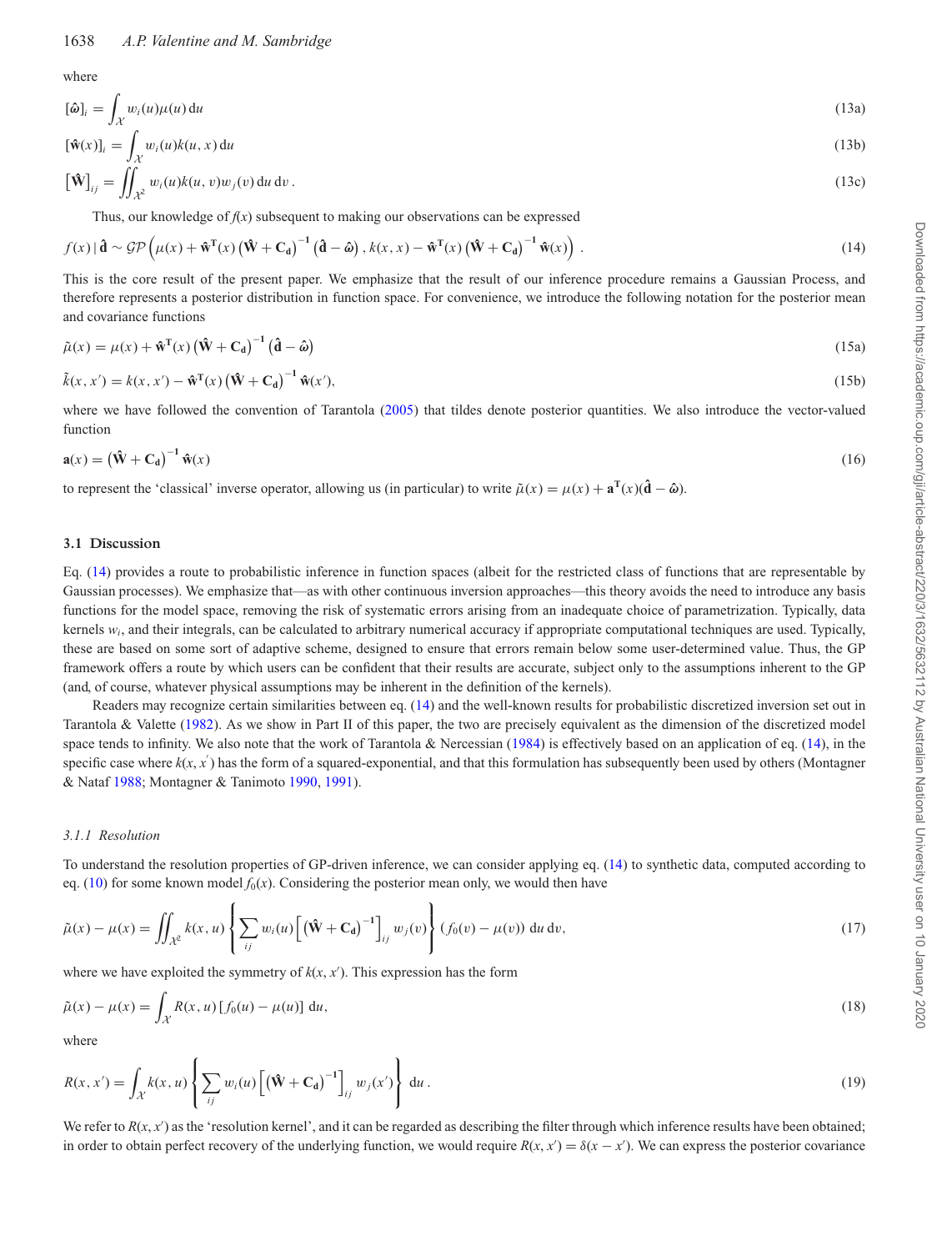function in terms of the resolution kernel,

$$
\tilde{k}(x, x') = k(x, x') - \int_{\mathcal{X}} R(x, u)k(u, x') du
$$
  
= 
$$
\int_{\mathcal{X}} [\delta(x - u) - R(x, u)] k(u, x') du
$$
 (20)

mirroring a well-known result from discrete inverse theory (Tarantola [2005\)](#page-14-16). It is worth noting that this resolution analysis is valid for an entirely general choice of  $f_0(x)$ : we have not required this function to satisfy the covariance structure that is imposed upon recovered models. Clearly, any mismatch here will remove the possibility of perfect recovery.

The posterior covariance function can also be expressed in the form (see the Appendix)

$$
\tilde{k}(x, x') = \iint_{\mathcal{X}^2} \left[ \delta(x - u) - R(x, u) \right] k(u, v) \left[ \delta(x' - v) - R(x, v) \right] du dv + \mathbf{a}^{\mathrm{T}}(x) \mathbf{C}_\mathbf{d} \mathbf{a}(x')
$$
\n(21)

which bears a useful interpretation. The first term in this expression represents the part of the prior distribution that can never be constrained, due to the limited resolution of the imaging process: it can recognized as the covariance associated with the quantity  $\int_{\mathcal{X}} [\delta(x - u) - R(x, u)] f(u) du$  when  $f(x) \sim \mathcal{GP}(\mu(x), k(x, x'))$ . The second term is simply the action of the (classical) imaging operator **a** upon the data covariance, and represents the propagation of observational uncertainty into function space. Of course, the two terms are not wholly independent: written out in full, the quantities  $k(x, x')$  and  $C_d$  appear in both. Nevertheless, the partitioning can provide an indication of the relative contributions of prior uncertainty and data uncertainty to the posterior, and particularly how this varies as a function of  $\mathfrak{X}$ .

#### *3.1.2 Information gain*

The concept of resolution is a useful tool during the interpretation of results, but it is fundamentally deterministic in character: it considers a single model within the prior and posterior distributions, and does not provide a straightforward quantification of what has been learnt from imaging. To measure this, it is useful to compute the information gain from prior to posterior, which essentially measures the difference between the two distributions. A popular measure for quantifying this is the Kullback-Leibler divergence (Kullback & Leibler [1951\)](#page-14-34). For a prior distribution  $p(x)$  and a posterior distribution  $\tilde{p}(x)$ , this is defined as

$$
D_{\text{KL}}(\tilde{p} \| p) = \int \tilde{p}(x) \log \frac{\tilde{p}(x)}{p(x)} dx
$$
\n(22)

with integration over the full support of the distributions. If both distributions are Gaussian in form, this integral can be performed analytically: in the specific case of 1-D distributions, we obtain

$$
D_{\text{KL}}\left(\tilde{p} \| p\right) = \frac{1}{2} \left\{ \frac{(\mu - \tilde{\mu})^2}{\sigma^2} + \frac{\tilde{\sigma}^2}{\sigma^2} - \log \frac{\tilde{\sigma}^2}{\sigma^2} - 1 \right\},\tag{23}
$$

where  $\mu$  and  $\sigma$  denote the means and standard deviations of the two distributions. It is straightforward to apply this to compute the information gain in any inference problem, as a function of the spatial variable *x*; note that  $\sigma^2(x) = k(x, x)$ . In interpreting this expression, it may be helpful to note that

$$
\frac{\tilde{\sigma}^2(x)}{\sigma^2(x)} \equiv \frac{\tilde{k}(x,x)}{k(x,x)} = 1 - \frac{\int_{\mathcal{X}} R(x,u)k(u,x) \, \mathrm{d}u}{k(x,x)},\tag{24}
$$

essentially a measure of how the limited resolution of the imaging setup impacts on features with the characteristics expected in results; clearly,  $(\mu(x) - \tilde{\mu}(x))^2/\sigma^2(x)$  is a measure of the significance of any model update relative to the prior. The units of information gain depend on the base of the logarithm in eq. (23); where a natural logarithm is adopted, the quantity is measured in 'nats' (*cf*. 'bits' in base-2).

#### *3.1.3 Average properties of f(x)*

For completeness, it is useful to also state the following result, which follows straightforwardly from our earlier discussion: if we wish to estimate some average property of  $f(x)$ , rather than its point value, we can use

$$
\int_{\mathcal{X}} f(x)v(x) dx \mid \hat{\mathbf{d}} \sim \mathcal{N} \left( v + \hat{\mathbf{v}}^{\mathrm{T}} \left( \hat{\mathbf{W}} + \mathbf{C}_{\mathbf{d}} \right)^{-1} \left( \hat{\mathbf{d}} - \hat{\boldsymbol{\omega}} \right), \kappa - \hat{\mathbf{v}}^{\mathrm{T}} \left( \hat{\mathbf{W}} + \mathbf{C}_{\mathbf{d}} \right)^{-1} \hat{\mathbf{v}} \right)
$$
\n(25a)

with

$$
v = \int_{\mathcal{X}} \mu(x)v(x) dx
$$
\n(25b)

$$
\kappa = \iint_{\mathcal{X}^2} v(x)k(x, x')v(x') \, \mathrm{d}x \, \mathrm{d}x' \tag{25c}
$$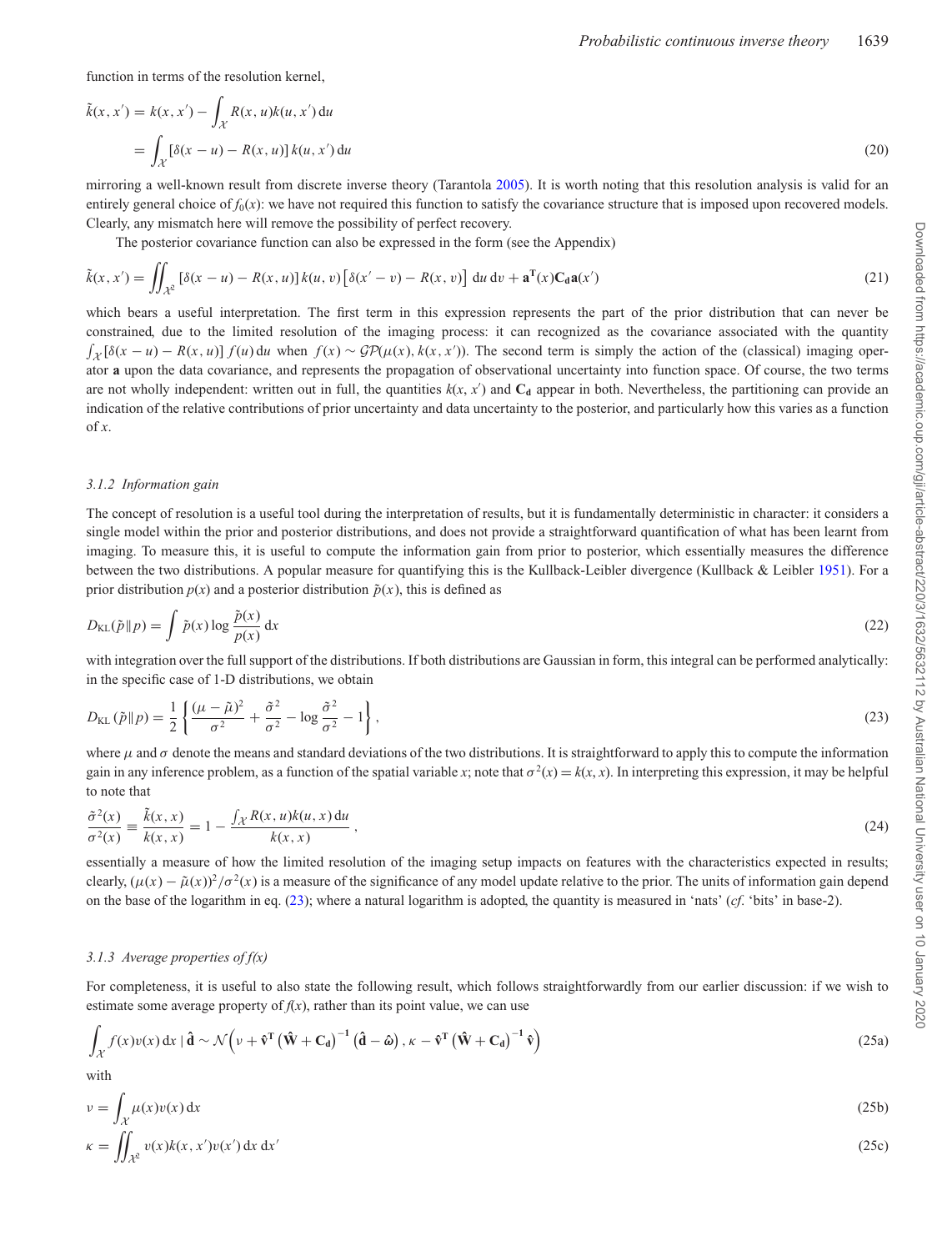$$
[\hat{\mathbf{v}}]_i = \int_{\mathcal{X}} [\hat{\mathbf{w}}(x)]_i v(x) dx
$$
  
= 
$$
\iint_{\mathcal{X}^2} w_i(u)k(u, x)v(x) du dx.
$$
 (25d)

If required, it is straightforward to quantify the information gain associated with this inference by using eq. (23).

# *3.1.4 The gradient of f*

Finally, we may sometimes wish to characterize the rate of change of the underlying function, as distinct from its value. Again, this is straightforward, by using the result that, for  $f(x) \sim \mathcal{GP}(\mu(x), k(x, x'))$ 

$$
\frac{\mathrm{d}f}{\mathrm{d}x} \sim \mathcal{GP}\left(\frac{\mathrm{d}\mu}{\mathrm{d}x}, \frac{\mathrm{d}^2k(x, x')}{\mathrm{d}x \mathrm{d}x'}\right),\tag{26}
$$

with higher derivatives following directly. This can be used in conjunction with the posterior process, eq. (14), and it is easy to verify that only the derivatives of the prior covariance function  $k(x, x')$  are required. As already noted, the differentiability properties of the covariance function are central to the differentiability of the GP.

# **3.2 Connections to Backus–Gilbert inversion**

It is convenient at this point to compare the GP inference procedure to the seminal work of Backus & Gilbert [\(1968\)](#page-14-6), who also consider inference for  $f(x)$  in problems of the form

$$
d_i = \int_{\mathcal{X}} w_i(x) f(x) \, \mathrm{d}x \,. \tag{27}
$$

For any set of weights *ai*, this implies that

$$
\sum_{i} a_i d_i = \int_{\mathcal{X}} \left[ \sum_{i} a_i w_i(x) \right] f(x) dx \tag{28}
$$

and thus the distribution

$$
\psi(x, \mathbf{a}) = \sum_{i} a_i w_i(x) \tag{29}
$$

represents an average property of  $f(x)$  that may be estimated from a linear combination of the available data. By tuning the  $a_i$ , it is possible to adjust the implied averaging kernel, and thus one may frame an optimization problem to identify the *ai* that most-closely represent a particular desired average. This is the essence of the Backus–Gilbert approach. In practice, it may sometimes be desirable to add additional constraints, such as a requirement that  $\int \psi(x, \mathbf{a}) dx = 1$ , to ensure the average is physically interpretable (e.g. Zaroli [2016\)](#page-15-1).

In order to identify the weights **a** that bring  $\psi$  as close as possible to target averaging function, we must first define the measure by which we will assess 'closeness'. A variety of choices are possible, depending on the situation of interest and decisions here may have significant impact on results and their interpretation. For present purposes, we focus on one choice: we suppose that the size of a function *u* is to be quantified by the measure

$$
\mathcal{L}[u] = \left[ \iint u(x)k(x, x')u(x') dx dx' \right]^{\frac{1}{2}},
$$
\n(30)

where  $k(x, x')$  is some symmetric, positive-definite function. The similarity of any two functions *u* and *v* can then be assessed using a distance measure  $\mathcal{D}[u, v] = \mathcal{L}[u - v]$ .

If we wish to construct a Backus–Gilbert estimate for the value of our function  $f(x)$  at some specific point  $x_0$ , we wish to make  $\psi(x, \mathbf{a})$  and approximation to  $\delta(x - x_0)$ . We therefore seek the minimum of  $\mathcal{D}[\psi(x, \mathbf{a}), \delta(x - x_0)]$  with respect to the parameters **a**. In fact, it is convenient (and equivalent) to minimize the square of this quantity, and differentiating with respect to a general element of **a** yields

$$
\frac{\partial}{\partial a_{\lambda}} \mathcal{D}^{2}[\psi(x, \mathbf{a}), \delta(x - x_{0})] = 2 \iint_{\mathcal{X}^{2}} \left[ \sum_{i} a_{i} w_{i}(x) - \delta(x - x_{0}) \right] k(x, x') w_{\lambda}(x') dx dx'
$$
\n
$$
= 2 \left[ \sum_{i} \hat{W}_{\lambda i} a_{i} - \hat{w}_{\lambda}(x_{0}) \right]
$$
\n(31)

with  $\hat{W}$  and  $\hat{w}(x)$  defined as in eq. (13). For  $\mathcal{D}[\psi, \delta]$  to be minimal, this derivative must be zero for all elements of **a**. This indicates that the optimal choice (according to our definition of *L*) is

$$
\mathbf{a}_0 = \mathbf{\hat{W}}^{-1}\mathbf{w}(x_0) \tag{32}
$$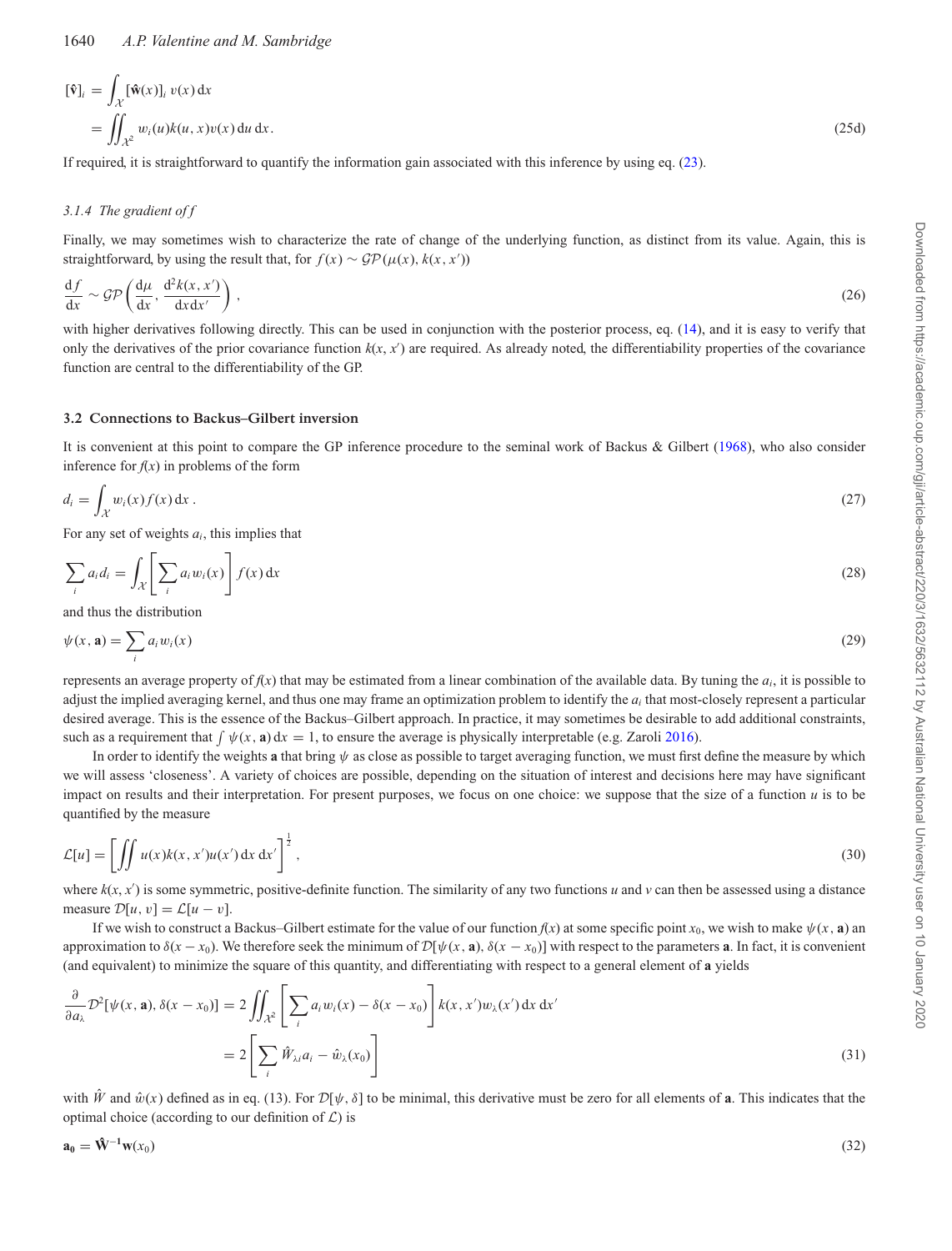and hence we obtain the Backus–Gilbert estimator  $f(x_0) \approx \mathbf{w}^T(x_0) \mathbf{\hat{W}}^{-1} \mathbf{d}$ . Clearly, this requires  $\mathbf{\hat{W}}$  to be invertible—or, equivalently, the function  $D[\psi, \delta]$  to have a unique global minimum—which cannot be guaranteed. One may therefore choose to regularize the optimization by preferring small **a**, and instead minimize

$$
\chi^2(x_0, \mathbf{a}) = \mathcal{D}^2[\psi(x, \mathbf{a}), \delta(x - x_0)] + \mathbf{a}^{\mathrm{T}} \mathbf{C}_d \mathbf{a}.
$$
\n(33)

This leads to a Backus–Gilbert estimator  $f(x_0) \approx \mathbf{w}^T(x_0) (\mathbf{\hat{W}} + \mathbf{C_d})^{-1}$  **d**. This is precisely the posterior mean of our Gaussian Process solution, eq. (15a), in the case of a zero prior mean; other choices of prior mean function can straightforwardly be incorporated into the foregoing analysis as a correction to the data applied before inversion.

This does not imply that the GP framework is equivalent to Backus–Gilbert theory: the two are built upon very different axioms and philosophies. However, given the above choices, both provide numerically consistent estimates for the value of  $f(x_0)$ . Recognizing this similarity may prove useful for interpretation of results, allowing analysis using one framework to be related to the other. Moreover, if eq. (33) is written out in full, it can be recognized as being closely related to eq. (21). In fact, noting that  $\psi(x, \mathbf{a_0}) = R(x_0, x)$  leads us to

$$
\chi^2(x_0, \mathbf{a}_0) = \tilde{k}(x_0, x_0),\tag{34}
$$

where  $\tilde{k}$  is the posterior covariance function of our GP solution. This suggests that the GP inference procedure is, in a certain sense, constructed to minimize the point-wise uncertainty associated with results.

The Backus–Gilbert approach is not restricted to the construction of point estimators: indeed, one of its strengths is that it allows any average property of the underlying system to be the target of an inference procedure, and in many problems the measurement kernels  $w_i(x)$ are such that bulk properties can be constrained with far greater accuracy than point values. In order to construct an estimator for the average  $\int_{\mathcal{X}} f(x)v(x) dx$ , we would minimize  $\mathcal{D}[\psi, v]$ . It is straightforward to show that doing so, using the function size measure *L* defined above with a regularization term as in eq. (33), leads to the mean of eq. (25a). Again, a clear consistency can be identified between the deterministic and probabilistic formulations of continuous inverse theory.

#### **3.3 Weakly non-linear data–model relationships**

So far, we have focused only on cases where the data is linearly related to the underlying model, according to eq. (10). In many geophysical problems, this is not the situation; typically, the 'weighting function'  $w_i(x)$  can only be computed within a specific model realization. For example, in a typical seismic problem, observations may be treated as representative of the average structure along the ray path between source and receiver; however, the path can only be determined if a particular structure is assumed. In other words, a more accurate statement of the data–model relationship is

$$
d_i = \int_{\mathcal{X}} w_i[x, f] f(x) \, \mathrm{d}x \,. \tag{35}
$$

In the most general case, it is difficult to proceed beyond this point except through sampling: the distribution of data will not be Gaussian, even if our knowledge of *f* is assumed to be represented by a GP, and hence there are few analytical results that can be exploited.

If, however, the non-linearity is weak, approximate results may be obtained by adopting the following iterative scheme:

- (i) Define a prior distribution as usual,  $f(x) \sim \mathcal{GP}(\mu(x), k(x, x'))$ ;
- (ii) Compute the  $w_i$  using the mean model,  $w_i[x, \mu]$ ;
- (iii) Perform inference according to eq.  $(14)$ , obtaining posterior mean  $\tilde{\mu}$ ;
- (iv) Recompute the  $w_i$  for this posterior mean,  $w_i[x, \tilde{\mu}]$ ;
- (v) Compute a new estimate of the posterior distribution according to eq. (14) using these updated *wi*;
- (vi) Repeat steps (iv)–(v) until convergence.

Note that the prior remains  $f(x) \sim \mathcal{GP}(\mu(x), k(x, x'))$  throughout: in effect, every 'iteration' constitutes the inference being performed afresh, using a refined estimate of the  $w_i$  each time.

#### **3.4 Other Gaussian Process approaches**

Our focus in this paper has been on representing the model function as a GP, and then deriving an analytical inversion framework from this. However, this is not the only way in which GPs can be used when the goal is to solve an inverse problem. Two alternative general strategies present themselves, and it is instructive to briefly mention them in the present paper. First, one may use a GP to provide an approximate representation of the forward model, by asserting that

$$
d[f] \sim \mathcal{GP}(\mu_d[f], k_d[f, f']) \tag{36a}
$$

For simplicity, we treat the observable *d* as a single scalar quantity, although extension to more complicated settings is straightforward. This falls into a more general class of approach known as 'surrogate modelling': the GP serves as a replacement for (typically) a more expensive accurate calculation. A certain number of accurate simulations are performed, to generate a 'training data set' T, consisting of *N* examples of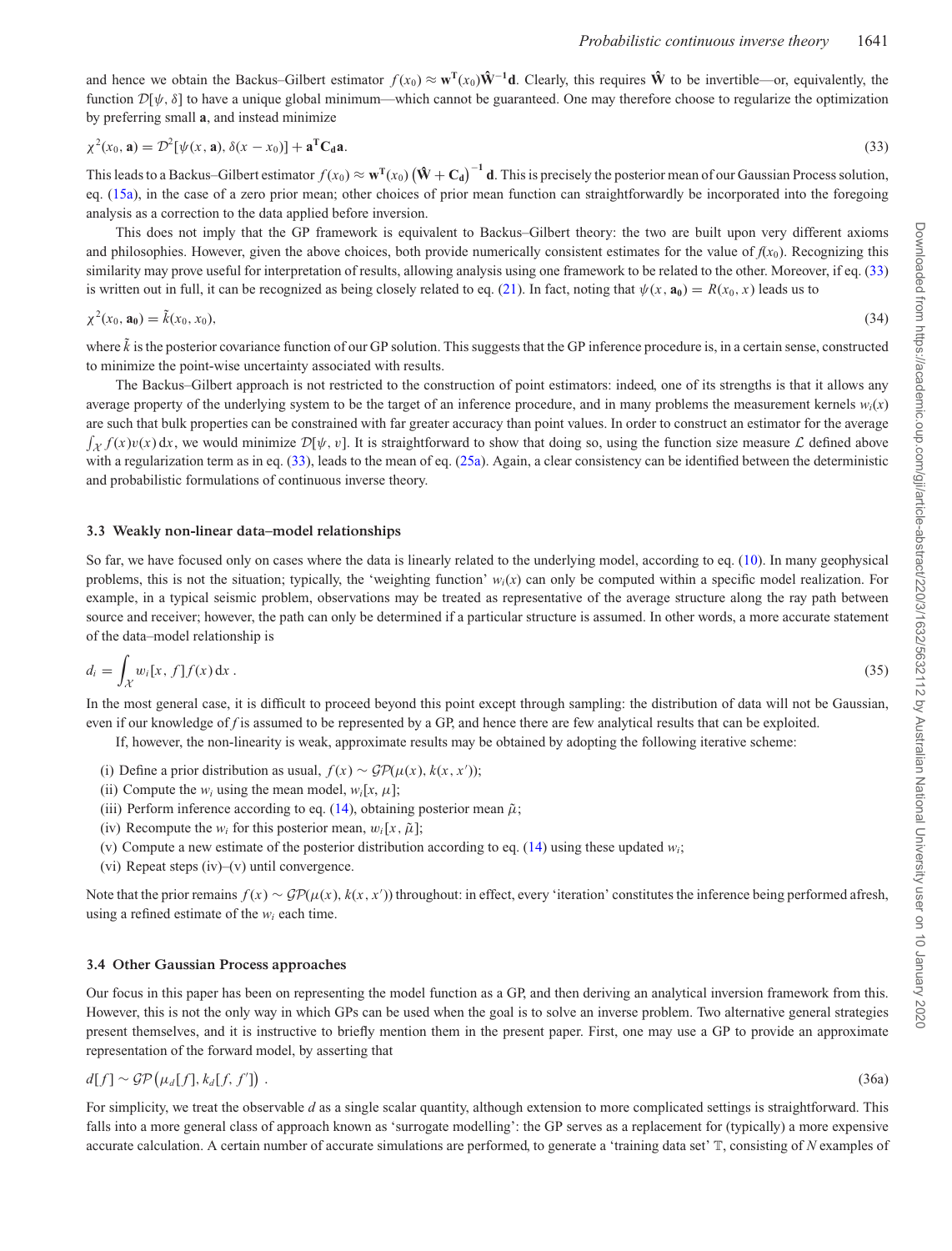models and their corresponding datum,  $(f^{(i)}, d^{(i)})$ . Then, the GP is conditioned on these, and can interpolate between them to predict *d* for any model, according to

$$
d[f]|\mathbb{T} \sim \mathcal{N}\left(\mu_d[f] + \begin{pmatrix} k_d[f, f^{(1)}] \\ \vdots \\ k_d[f, f^{(N)}] \end{pmatrix}^{\mathsf{T}} \begin{pmatrix} k_d[f^{(1)}, f^{(1)}] & \cdots & k_d[f^{(1)}, f^{(N)}] \\ \vdots & \ddots & \vdots \\ k_d[f, f^{(N)}] & \cdots & k_d[f^{(N)}, f^{(N)}] \end{pmatrix}^{-1} \begin{pmatrix} d^{(1)} - \mu_d[f^{(1)}] \\ \vdots \\ d^{(N)} - \mu_d[f^{(N)}] \end{pmatrix},
$$

$$
k_d[f, f] - \begin{pmatrix} k_d[f, f^{(1)}] \\ \vdots \\ k_d[f, f^{(N)}] \end{pmatrix}^{\mathsf{T}} \begin{pmatrix} k_d[f^{(1)}, f^{(1)}] & \cdots & k_d[f^{(1)}, f^{(N)}] \\ \vdots & \ddots & \vdots \\ k_d[f, f^{(N)}, f^{(1)}] & \cdots & k_d[f^{(N)}, f^{(N)}] \end{pmatrix}^{-1} \begin{pmatrix} k_d[f, f^{(1)}] \\ \vdots \\ k_d[f, f^{(N)}] \end{pmatrix}.
$$
(36b)

For a suitable choice of covariance function, it is also possible to obtain Fréchet derivative of d with respect to f. Thus, the GP can be used within a sampling- or optimization-based framework that seeks to use  $d[f]$  to explain observations. Since the inverse matrix in eq. (36b) depends only on the training data, it can be precomputed and stored, allowing *d*[*f*] to be computed cheaply and straightforwardly. This may be several orders of magnitude faster than evaluation of the accurate numerical forward model, enabling use of inversion approaches that would otherwise be computationally intractable. Of course, this comes with potential for degradation in results, since the GP interpolation may omit facets of the data–model relationship that are significant for the scenario of interest. To mitigate this, it is possible to use hybrid approaches, whereby the GP is used to identify promising candidate models for which accurate simulations are performed, and then these are used to refine the GP predictions (e.g. Wang *et al.* [2016\)](#page-14-35).

Surrogate-based approaches (including frameworks built around tools other than GPs) have found application across many areas of the physical sciences and engineering, and are increasingly being seen in the geosciences (e.g. Quiepo *et al.* [2005;](#page-14-36) Sóbester & Forrester [2007;](#page-14-37) Shahriari *et al.* [2016\)](#page-14-38). They are also closely related to popular techniques such as the Neighbourhood Algorithm (Sambridge [1999a,](#page-14-39) [b\)](#page-14-40), which in effect builds a surrogate model for a Likelihood calculation, based on a nearest-neighbour interpolation scheme. Although surrogate modelling can be implemented using GPs, it is a fundamentally different approach from that set out in this paper. In particular, it is not—of itself—a technique for solving inverse problems. Instead, it is a tool that can be used within an inversion framework to reduce computational costs. It is built on some fundamentally different assumptions: chiefly, that  $f(x)$  is a deterministic entity, not a probabilistic one, and that all knowledge of the physical relationship between data and model must be 'learned' from examples rather than imposed *a priori* through a relationship such as eq. (10).

The second alternative GP-based framework starts from an assertion that

$$
f(x,d) \sim \mathcal{GP}(\mu_f(x,d), k_f(x,d;x',d'))\,. \tag{37}
$$

This implies that the function *f* depends on the data—a significant change from all earlier discussion, which can be rationalized by regarding  $f(x, d)$  as representing 'our knowledge' about the target function, rather than the target function itself. Again, a training data set  $\mathbb T$  can be used to condition the GP on known function values corresponding to particular choices of *x* and *d*. The resulting expression is rather unwieldy, and for present purposes can be summarized as taking the form

$$
f(x,d) \sim \mathcal{N}(\mu_f(x,d) + \mathbf{k}^{\mathrm{T}}(x,d,\mathbb{T})\mathbf{K}^{-1}(\mathbb{T})\left[\mathbf{f}(\mathbb{T}) - \mu_{\mathbf{f}}(\mathbb{T})\right], k_f(x,d;x,d) - \mathbf{k}^{\mathrm{T}}(x,d,\mathbb{T})\mathbf{K}^{-1}(\mathbb{T})\mathbf{k}(x,d,\mathbb{T})\right).
$$
 (38)

The quantities in this expression take similar form to their counterparts elsewhere in this paper, and it is not necessary to explicitly define them here. Again, the GP can be understood as an interpolator: results are based on any training data that is 'close' to the desired point in  $(x,$ *d*)-space, as measured by the covariance function. This is rather similar in philosophy to the 'prior sampling' approach discussed at length by Käufl *et al.* [\(2016\)](#page-14-41), where a training data set is used to construct approximations to posterior marginal distributions implemented using a particular class of neural network.

Some key distinctions between this approach and the method introduced in this paper deserve to be highlighted. Perhaps the most important is the manner in which the observations enter the inverse problem: in eq. (38), they are introduced via the covariance function, whereas eq. (14) arises from directly conditioning the joint data–model distribution upon the observations. This points to another difference: eq. (38) treats the observations as a deterministic entity, and it is not immediately obvious how data noise should be handled in such a framework; our approach regards the data as inherently Gaussian distributed.

Both alternative frameworks offer certain advantages: in particular, they involve no assumption of linearity, and so can be straightforwardly applied in a range of problems. On the other hand, this comes at a cost: our approach embeds physical knowledge into the GP covariance (via integrals involving both *k* and *w*), whereas the alternatives do not. Instead, they require the data–model relationship to be entirely learned from examples. Whether or not this is achievable with satisfactory accuracy in any given case is likely to be problem dependent.

### **4 A S IMPLE EXAMPLE: EARTH'S RAD IAL DENS ITY STRUCTURE**

To illustrate the practical application of our approach, we consider the classic problem of constraining Earth's radial density structure. We assume three things are known about the planet: its mass, M; its moment of inertia, I; and the typical density of near-surface rocks,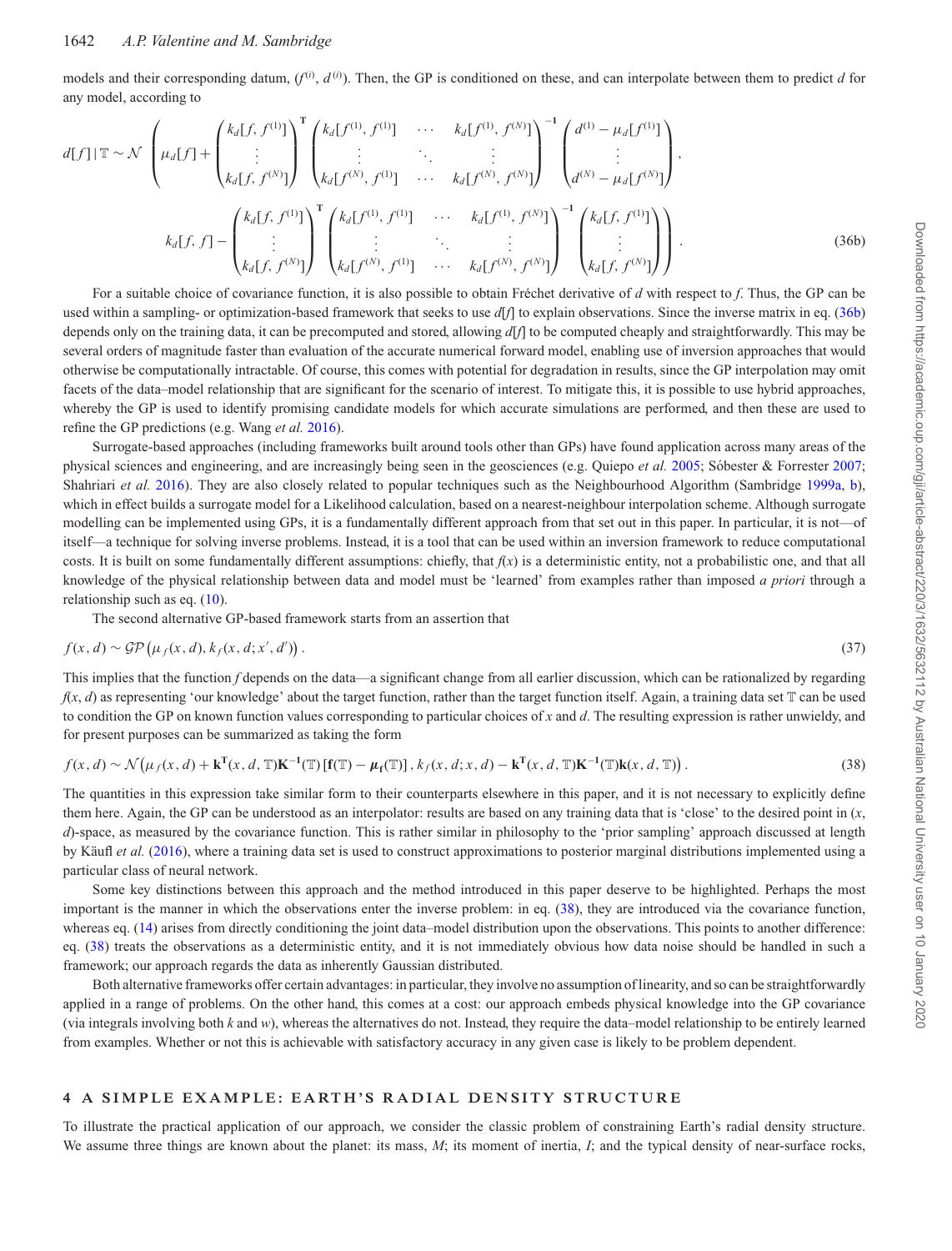<span id="page-11-0"></span>

**Figure 4.** Hyperparameter selection. The (unnormalized) probability distribution  $\mathbb{P}(\sigma_1, \sigma_2 | \mathbf{d})$  for the radial density structure problem, assuming a Matérn-  $\frac{3}{2}$ covariance function. A cross marks the location of the most-probable set of hyperparameters, which are then used for the construction of Fig. [5.](#page-12-0)

 $\rho_{\text{surf}}$ —specifically, the average density of the upper 25 km of the crust. We use  $\rho(r)$  to denote the density function, with  $r = a$  at the Earth's surface, and assume that the planet is spherically symmetric. The geophysical parameters are taken to be

$$
M = 4\pi \int_0^a \rho(r)r^2 dr = (5.9733 \pm 0.0090) \times 10^{24} \text{ kg}
$$
\n
$$
I = \frac{8\pi}{\rho} \int_0^a \rho(r)r^4 dr = (8.018 \pm 0.012) \times 10^{37} \text{ m}^2 \text{ kg}
$$
\n(39a)

$$
I = \frac{8\pi}{3} \int_0^a \rho(r)r^4 dr = (8.018 \pm 0.012) \times 10^{37} \text{m}^2 \text{ kg},
$$
\n(39b)  
\nwhere numerical values have been taken from Chambat & Valette (2001). For the sake of simplicity in this illustrative example, we choose to

ignore the fact that these are not independently determined, and thus that their uncertainties will be correlated. The near-surface density is given by

$$
\rho_{\text{surf}} = \frac{1}{a - a_0} \int_{a_0}^{a} \rho(r) dr = (2800 \pm 200) \text{kg m}^{-3},\tag{39c}
$$

where  $a_0 = a - 25$  km, and where the numerical value is loosely based on the work of Christensen & Mooney [\(1995\)](#page-14-43).

For numerical reasons, it is desirable for all data to be of roughly similar magnitude, and thus, adopting *a* = 6371*.*230 km, we work with  $I/a^2 = (1.975 \pm 0.003) \times 10^{24}$  kg and  $a^3 \rho_{\text{surf}} = (7.2 \pm 0.5) \times 10^{23}$  kg; again, we neglect the uncertainty associated with the planetary radius. In the language of eq. (10), we are therefore working with the data kernels

$$
w_1(r) = 4\pi r^2 \tag{40a}
$$

$$
w_2(r) = \frac{8\pi}{3a^2}r^4\tag{40b}
$$

$$
w_3(r) = \frac{a^3}{a - a_0} H(r - a_0),\tag{40c}
$$

where  $H(x)$  is the Heaviside step function, and the domain of integration X is [0, *a*].

Initially, we assume that the density function is everywhere characterized by a single covariance function, which we choose to be Matérn- $\frac{3}{2}$  in form. As discussed in Section 2.2, this depends upon two hyperparameters: one governing the amplitude of the prior, and the other its characteristic length-scale. Fig. [4](#page-11-0) shows the strength of support provided by the data for different values of these hyperparameters: the most-probable choice is  $\sigma_1 = 2730 \text{ kg m}^{-3}$  and  $\sigma_2 = 2000 \text{ km}$ . Using these values, we perform inference according to eq. (14), and obtain the results shown in Fig. [5.](#page-12-0) These are broadly consistent with the density structure of reference models such as PREM (Dziewonski & Anderson [1981\)](#page-14-44), although our results are obviously much less well-constrained, due to the limited nature of the data used. By plotting information gain as a function of radius, the limited sensitivity of our data set to deep structure is readily appreciated, and by plotting  $\mathbf{a}^{\mathrm{T}}(x) \mathbf{C_d} \mathbf{a}(x) / \tilde{k}(x, x)$  we see that our posterior uncertainty is attributable to the limited resolution of the data, except in the uppermost part where data uncertainties dominate.

Of course, this model assumes there are no discontinuities within the Earth. To allow for these, we can use a non-stationary covariance function, which includes knowledge of the inner/outer-core boundary (assumed to be located at  $r = 1221.5$  km) and the core/mantle boundary (at  $r = 3480$  km). We assume that within each unit, our function  $\rho(r)$  remains characterized by a Matérn- $\frac{3}{2}$  covariance, but that there is no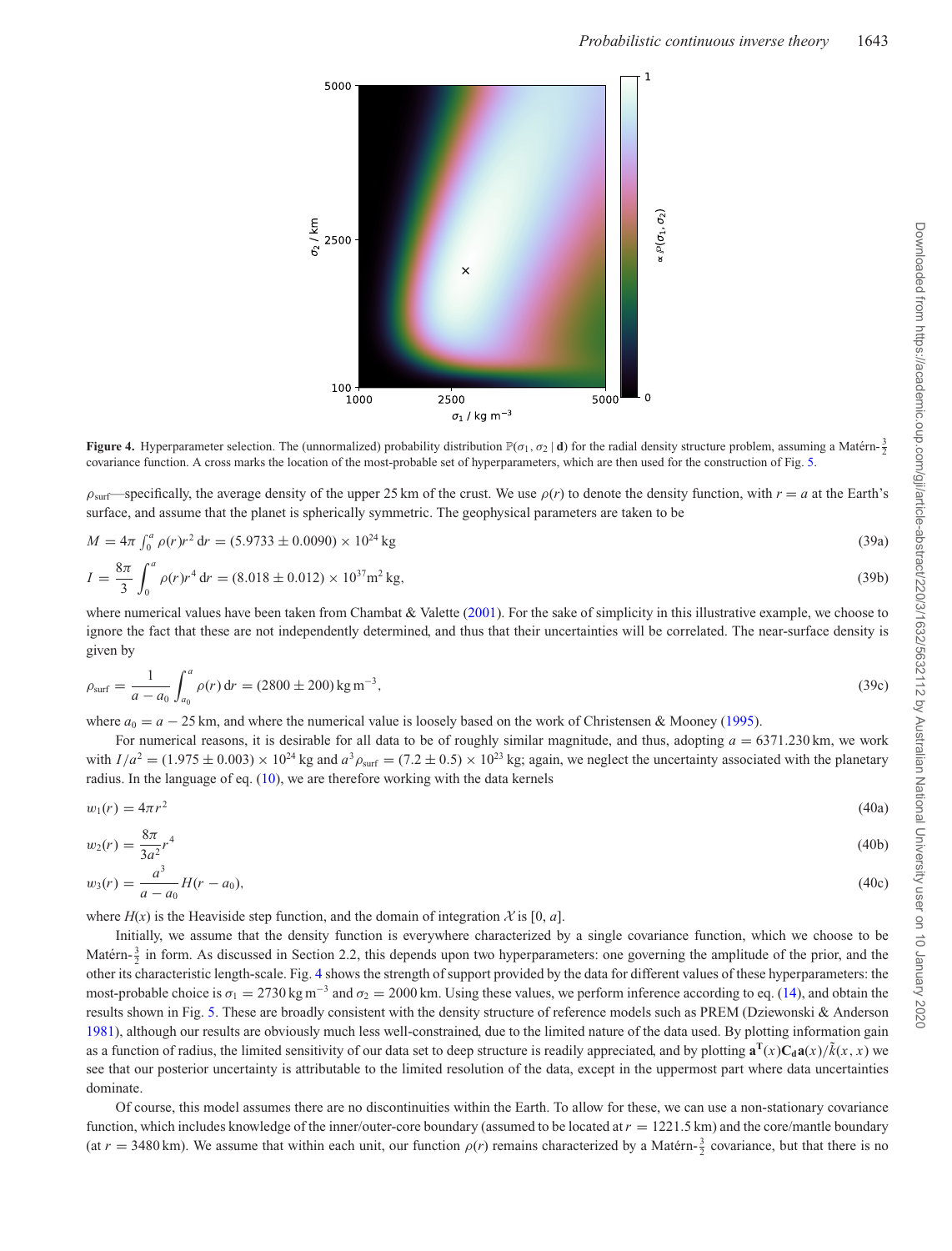<span id="page-12-0"></span>

<span id="page-12-1"></span>**Figure 5.** Earth's radial density structure. GP inference results based on three pieces of data: mass, moment of inertia, and average density of near-surface rocks, using a Matérn- $\frac{3}{2}$  covariance function with optimal hyperparameters (see Fig. [4\)](#page-11-0). As in earlier figures, the solid line in the uppermost plot corresponds to the posterior mean, while shaded regions denote  $1\sigma$ -,  $2\sigma$ - and  $3\sigma$ -uncertainty bands. For reference, the dotted line depicts the density structure of PREM (Dziewonski & Anderson [1981\)](#page-14-44), although this is based on a richer data set than ours. The middle plot depicts the information gain (Kullback-Liebler divergence, eq. 23) as a function of radius, quantifying the change in constraint from prior to posterior. In the lowermost plot, we show the fraction of the posterior attributable to propagation of data uncertainty (see eq. 21and accompanying discussion), demonstrating that posterior uncertainties are largely due to an inability to resolve structure using available data.



**Figure 6.** Earth's radial density structure, including inner and outer cores. Results of GP inference, as in Fig. [5,](#page-12-0) except that we introduce discontinuities corresponding to the inner/outer core- and core–mantle boundaries. Again, lower plots depict information gain and the fraction of uncertainty attributable to data errors.

correlation with any point outside the unit [i.e.  $k(x, x') = 0$  unless *x* and  $x'$  both lie in the same region of the model]. We assume that the prior uncertainty hyperparameter,  $\sigma_1$ , is shared between all three regions, but that each has a different characteristic length-scale  $\sigma_2$ . Using the hyperparameter optimization procedure, we find that the data prefers  $\sigma_1 = 2755 \text{ kg m}^{-3}$ , and characteristic length-scales of 2001 km (inner core), 2629 km (outer core) and 1113 km (mantle), although the length-scale in the inner-core is poorly constrained. Performing inference based upon this covariance structure, we obtain the results shown in Fig. [6.](#page-12-1) Again, results are broadly compatible with models based on more complex data sets.

To illustrate the application of eq. (25a), we also estimate the density jump at core–mantle boundary in this model. We define this jump as being the difference between the average density in the 100 km below the boundary, and the average density in the 100 km above the boundary. This corresponds to an averaging function

$$
v(r) = \begin{cases} 1 & 3380 \le r < 3480 \\ -1 & 3480 \le r < 3580 \\ 0 & \text{otherwise} \end{cases}
$$
(41)

for *r* with units of kilometres. We therefore find  $\Delta \tilde{\rho}_{CMB} = (1015 \pm 3656) \text{ kg m}^{-3}$  for the inference shown in Fig. [6,](#page-12-1) giving a 61 per cent chance that the density change at this interface is indeed positive. In our prior, this quantity was  $\Delta \rho_{\rm CMB} = (0 \pm 3895) \text{ kg m}^{-3}$ , and thus our data has provided only 0.08 nats of information about the density jump.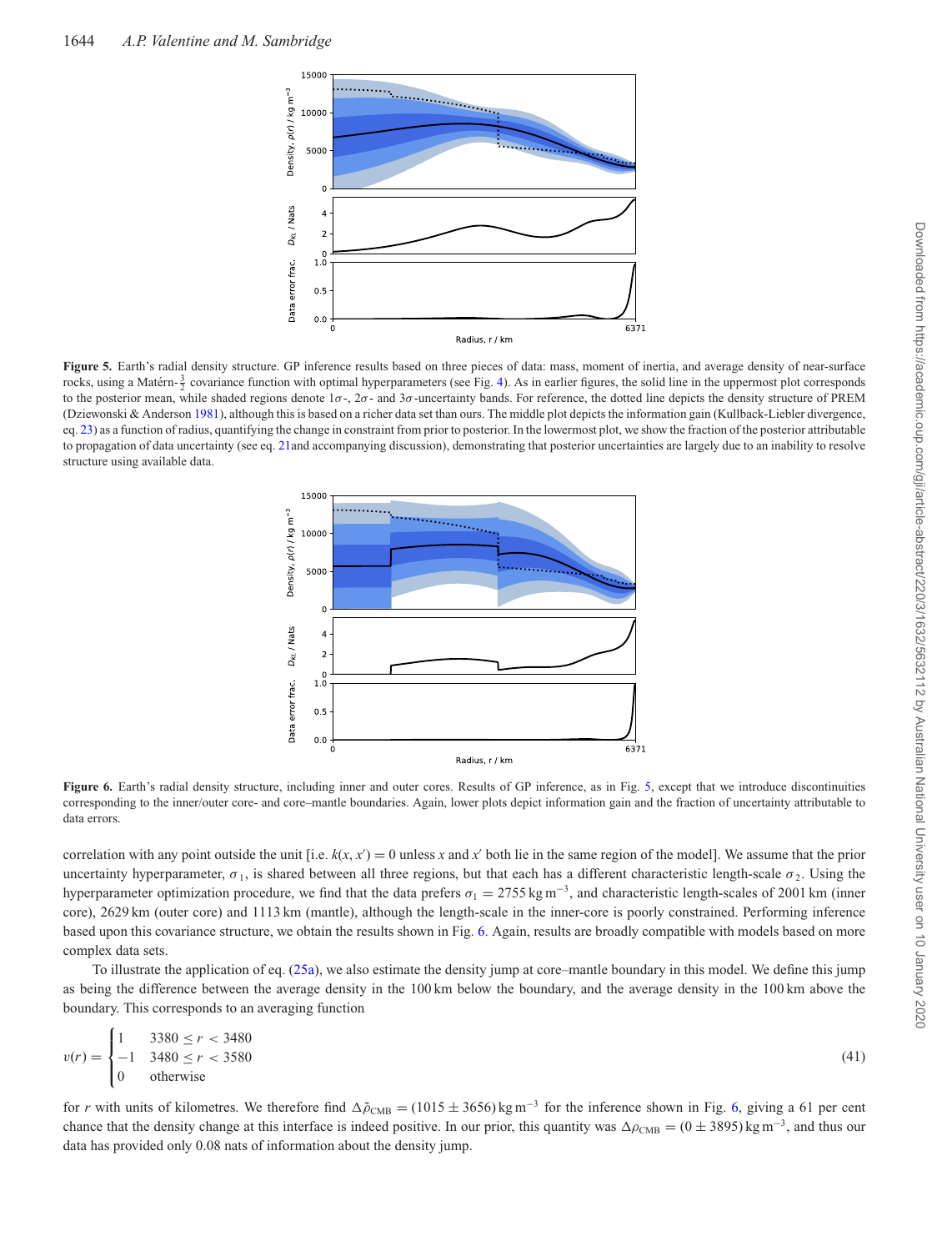### **5 CONCLUDING REMARKS**

In this paper, we have developed a framework for tackling probabilistic, continuous inverse problems. This relies on two core assumptions: first, that our prior on the target function can be expressed as a Gaussian Process; and second, that data and model are connected by a linear relationship, as in eq. (10). As discussed in Section 3.3, cases where the data–model relationship is weakly non-linear may be handled, approximately, via an iterative approach. Our approach is consistent with Backus & Gilbert's deterministic treatment of continuous inverse theory, and we have derived the conditions under which the two approaches yield equivalent results.

The great advantage of adopting a continuous—as opposed to discrete—approach to inversion is that one avoids any need to identify an appropriate model parametrization. This is particularly significant in circumstances where the system may exhibit features that are difficult to represent accurately using typical basis sets, such as discontinuities. We discuss this in more detail in Part II of this paper, where we show that the GP approach is effectively equivalent to the probabilistic least-squares framework of Tarantola & Nercessian [\(1984\)](#page-14-18), within an infinite-dimensional model space.

A powerful feature of the GP approach is the ability to govern the general characteristics of the recovered solution by specifying a covariance function, while allowing the data to decide properties such as scale-lengths and uncertainties (as discussed in Section 2.2.1. Because all quantities are specified in physical space, rather than in an abstract 'model space', the researcher is well-placed to make realistic and meaningful choices, and to appreciate how these impact upon results. There is much scope for innovation in this area: for example, one could adapt the trans-dimensional inference philosophy (e.g. Sambridge *et al.* [2012\)](#page-14-45) to determine where discontinuities should be placed within the covariance function. This is also an area where the machine learning community is undertaking much research, which the geosciences can undoubtedly exploit.

Of course, the advantages of continuous inversion are not without challenges. In particular, the GP framework requires inversion of a matrix with dimension governed by the number of data, and this may impose practical restrictions upon the scale of problem that can realistically be tackled. This issue has been considered at length in the GP literature, and various approximation strategies have been developed to allow reduction of costs, which may be applicable in the present case (e.g. Quiñonero Candela et al. [2007;](#page-14-46) Wilson & Nickisch [2015;](#page-15-4) Ambikasaran *et al.* [2016\)](#page-14-47). A second computational issue arises from the need to compute weighting functions  $w(x)$ , and the various integrals in which they appear, in a manner consistent with the 'continuous' philosophy. Care must be taken here, as forward modelling codes often rely internally on some form of discretization, and it is important to ensure that this does not adversely affect results. Typically, this will require some form of adaptive scheme, allowing discretization errors to be kept below some user-determined bound. This can be achieved using numerical algorithms such as dense-output ODE solvers (e.g. Hairer *et al.* [1993\)](#page-14-48), but many codes (especially older ones) use fixed-order methods.

Even in cases where it is not practical to use the GP approach directly, it may prove useful as part of a more general solution strategy. In particular, it may offer an efficient route towards defining prior distributions for sampling-based strategies. For example, the work of de Wit *et al.* [\(2013,](#page-14-49) [2014\)](#page-14-50) required the generation of 1-D earth models distributed about PREM, but honouring physical constraints such as those on mass and moment of inertia. An *ad hoc* procedural strategy for achieving this was used, introducing some complexity into the prior. The results of this paper provide an alternative—and arguably simpler—route to defining, and generating samples from, such a prior.

It is fair to note that the GP inversion framework is built upon some quite strong assumptions about the form taken by the solution (or, perhaps, about the form of our knowledge surrounding that solution). Underpinning our entire theory is an assertion that this can be represented by a GP, with covariance properties conforming to a certain structure. The very nature of inverse problems makes it difficult—if not impossible—to rigorously assess whether these are appropriate assumptions in any given case. Often, physical knowledge will provide some insight into whether a given covariance structure is reasonable: we frequently have justifiable prior information about the interactions and length-scales that are thought to dominate a system. However, as Tarantola [\(2005,](#page-14-16) section 5.1.5) shows, knowledge of a correlation function alone is insufficient to characterize a random process. Imposing a Gaussian structure upon the function (in the sense we describe in Section 2) represents a considerable additional restriction. Doing so brings clear practical benefits: as we have seen, it enables calculations to be performed analytically. However, it may not provide a faithful representation of the statistical properties of the underlying physical system. It is incumbent on any potential user of the theory to recognize that such choices form part of the 'prior knowledge' being imposed, to satisfy themselves that doing so is reasonable, and to bear this in mind when interpreting results. We remark that this is not specific to the GP approach: every inversion framework is built on assumptions and choices, even if they are not always clearly stated.

Finally, we emphasize that this work is important on a broader theoretical level, as it connects several strands from the inverse theory literature, and links them to the vast body of research being undertaken in machine learning. In that field, Gaussian Processes are also seen as a central theoretical model, bridging between diverse techniques including neural networks and support vector machines (e.g. Wahba [1999;](#page-14-51) Rasmussen & Williams [2006;](#page-14-19) Lee *et al.* [2018\)](#page-14-52). There is currently significant interest in applying machine learning tools to geoscience problems, and it is therefore valuable to have established a common thread connecting such techniques to the classic methods of geophysical inversion. We hope that this can help stimulate continued innovation across the field.

### **ACKNOWLEDGEMENTS**

We gratefully acknowledge the thoughtful and insightful comments received from Frederik Simons, Jeannot Trampert and an anonymous reviewer. Discussions with David Al-Attar and Paul Käufl also influenced this work. APV is supported by the Australian Research Council through a Discovery Early Career Research Award (DE180100040).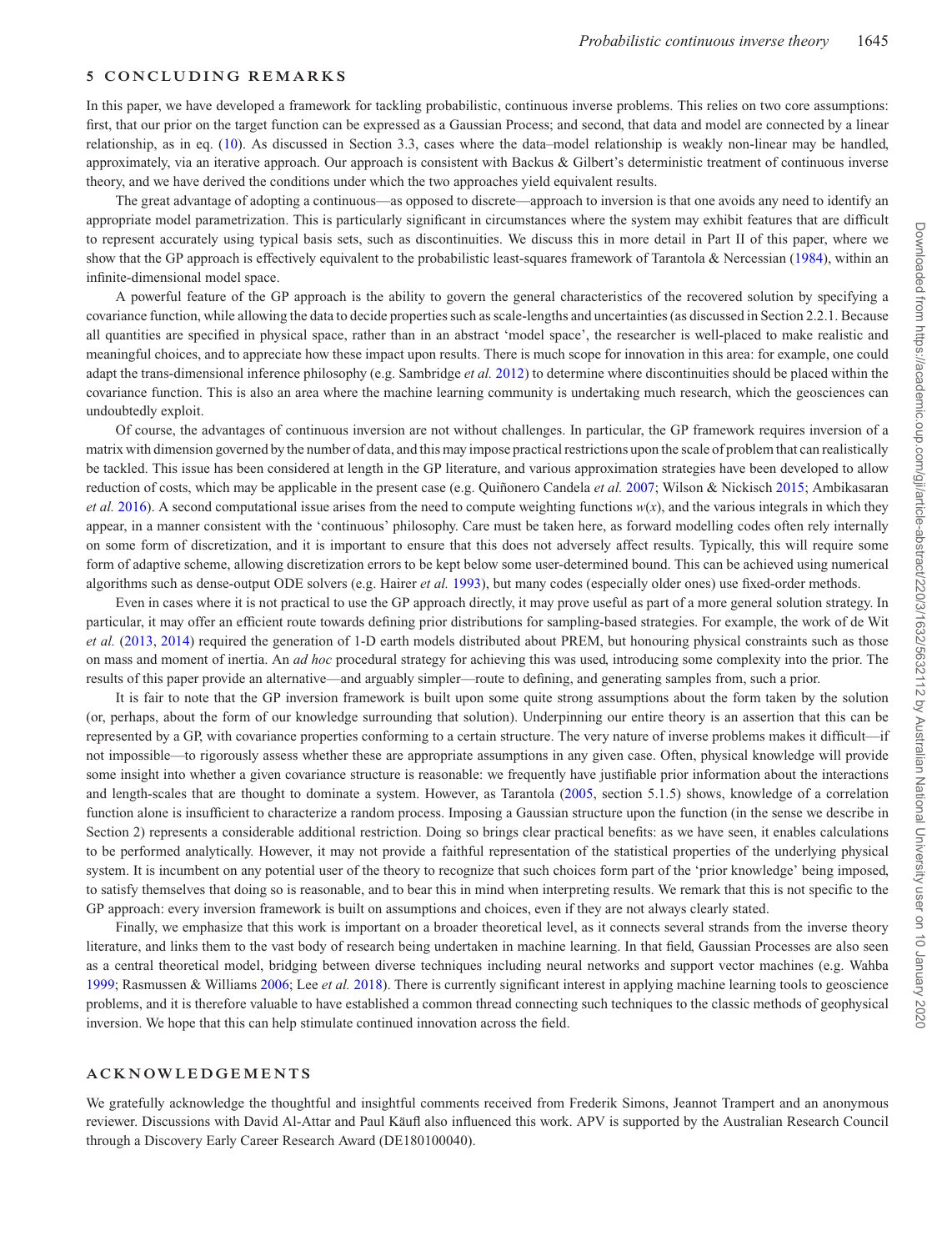#### **REFERENCES**

- <span id="page-14-27"></span>Abrahamsen, P., 1997, A review of Gaussian random fields and correlation functions, Tech. Rep. 917, Norweigian Computing Center, Oslo.
- <span id="page-14-47"></span>Ambikasaran, S., Foreman-Mackey, D., Greengard, L., Hogg, D. & O'Neil, M., 2016. Fast direct methods for Gaussian Processes, *IEEE Trans. Pattern Anal. Mach. Intell.,* **32,** 252–265.
- <span id="page-14-14"></span>Anderssen, R., Worthington, M. & Cleary, J., 1972. Density modelling by Monte Carlo inversion—I. Methodology, *Geophys. J. R. astr. Soc.,* **29,** 433–444.
- <span id="page-14-3"></span>Aster, R., Borchers, B. & Thurber, C., 2013. *Parameter Estimation and Inverse Problems,* Academic Press.
- <span id="page-14-5"></span>Backus, G. & Gilbert, F., 1967. Numerical applications of a formalism for geophysical inverse problems, *[Geophys. J. R. astr. Soc.,](http://dx.doi.org/doi.org/10.1111/j.1365-246X.1967.tb02159.x)* **13,** 247–276.
- <span id="page-14-6"></span>Backus, G. & Gilbert, F., 1968. The resolving power of gross Earth data, *[Geophys. J. R. astr. Soc.,](http://dx.doi.org/doi.org/10.1111/j.1365-246X.1968.tb00216.x)* **16,** 169–205.
- <span id="page-14-7"></span>Backus, G. & Gilbert, F., 1970. Uniqueness in the inversion of inaccurate gross Earth data, *Phil. Trans. of the R. Soc. Lond.,* **266,** 123–192.
- <span id="page-14-21"></span>Bergen, K., Johnson, P., de Hoop, M. & Beroza, G., 2019. Machine learning for data-drive discovery in solid Earth geoscience, *Science,* **363,** eaau0323.
- <span id="page-14-42"></span>Chambat, F. & Valette, B., 2001. Mean radius, mass, and inertia for reference Earth models, *Phys. Earth planet. Inter.,* **124,** 237–253.
- <span id="page-14-43"></span>Christensen, N. & Mooney, W., 1995. Seismic velocity structure and composition of the continental crust: A global view, *[Geophys. J. R. astr. Soc.,](http://dx.doi.org/https://doi.org/10.1029/95JB00259)* **100,** 9761–9788.
- <span id="page-14-50"></span>de Wit, R., Käufl, P., Valentine, A. & Trampert, J., 2014. Bayesian inversion [of free oscillations for Earth's radial \(an\)elastic structure,](http://dx.doi.org/DOI:10.1016/j.pepi.2014.09.004) *Phys. Earth planet. Inter.,* **237,** 1–17.
- <span id="page-14-49"></span>de Wit, R., Valentine, A. & Trampert, J., 2013. Bayesian inference of Earth's radial seismic structure from body wave travel times using neural networks, *[J. geophys. Int.,](http://dx.doi.org/doi.org/10.1093/gji/ggt220)* **195**(1), 408–422
- <span id="page-14-25"></span>Dubrule, O., 2018. Kriging, splines, conditional simulation, Bayesian inversion and ensemble Kalman filtering, in *Handbook of Mathematical Geosciences,* Chap. 1, pp. 3–24, eds Sagar, B., Cheng, Q. & Agterberg, F., Springer.
- <span id="page-14-44"></span>Dziewonski, A. & Anderson, D., 1981. Preliminary reference Earth model, *[Phys. Earth planet. Inter.,](http://dx.doi.org/doi.org/10.1016/0031-9201(81)90046-7)* **25,** 297–356.
- <span id="page-14-1"></span>Dziewonski, A., Chou, T.-A. & Woodhouse, J., 1981. Determination of earthquake source parameters from waveform data for studies of global and regional seismicity, *[Geophys. J. R. astr. Soc.,](http://dx.doi.org/doi.org/10.1029/JB086iB04p02825)* **86,** 2825–2852.
- <span id="page-14-48"></span>Hairer, E., Nørsett, S. & Wanner, G., 1993. *Solving Ordinary Differential Equations,* Springer.
- <span id="page-14-9"></span>Jackson, D., 1976. Most squares inversion, *[Geophys. J. R. astr. Soc.,](http://dx.doi.org/https://doi.org/10.1029/JB081i005p01027)* **81,** 1027–1030.
- <span id="page-14-11"></span>Jeffreys, H., 1931. *Scientific Inference,* Cambridge Univ. Press.
- <span id="page-14-12"></span>Jeffreys, H., 1939. *The Theory of Probability,* Oxford Univ. Press.
- <span id="page-14-24"></span>Krige, D., 1951, A statistical approach to some mine valuations and allied problems at the Witwatersrand. *Master's thesis*, University of Witwatersrand.
- <span id="page-14-34"></span>Kullback, S. & Leibler, R., 1951. On information and sufficiency, *Ann. Math. Stat.,* **22,** 79–86.
- <span id="page-14-41"></span>Käufl, P., Valentine, A., de Wit, R. & Trampert, J., 2016. Solving probabilistic inverse problems rapidly with prior samples, *[J. geophys. Int.,](http://dx.doi.org/doi:10.1214/aoms/1177729694)* **205,** 1710–1728.
- <span id="page-14-52"></span>Lee, J., Bahri, Y., Novak, R., Schoenholz, S., Pennington, J. & Sohl-Dickstein, J., 2018. Deep neural networks as Gaussian Processes, in *International Conference on Learning Representations*.
- <span id="page-14-10"></span>Meju, M. & Hutton, V., 1992. Iterative most-squares inversion: application to magnetotelluric data, *[J. geophys. Int.,](http://dx.doi.org/doi.org/10.1111/j.1365-246X.1992.tb03467.x)* **108,** 758–766.
- <span id="page-14-2"></span>Menke, W., 1989. *Geophysical Data Analysis: Discrete Inverse Theory,* Academic Press.
- <span id="page-14-31"></span>Montagner, J.-P. & Nataf, H.-C., 1988. Vectorial tomography — I. Theory, *[Geophys. J.,](http://dx.doi.org/doi.org/10.1111/j.1365-246X.1988.tb05903.x)* **94,** 295–307.
- <span id="page-14-32"></span>Montagner, J.-P. & Tanimoto, T., 1990. Global anisotropy in the upper man[tle inferred from the regionalization of phase velocities,](http://dx.doi.org/oi.org/10.1029/JB095iB04p04797) *Geophys. J. R. astr. Soc.,* **95,** 4797–4819.
- <span id="page-14-33"></span>Montagner, J.-P. & Tanimoto, T., 1991. Global upper mantle tomography of seismic velocities and anisotropies, *[Geophys. J. R. astr. Soc.,](http://dx.doi.org/doi.org/10.1029/91JB01890)* **96,** 20337– 20351.
- <span id="page-14-23"></span>Murphy, K., 2012. *Machine Learning: A Probabilistic Perspective,* MIT Press.
- <span id="page-14-26"></span>Petersen, K. & Pedersen, M., 2015, The matrix cookbook, Tech. rep., Technical University of Denmark.
- <span id="page-14-8"></span>Pijpers, F. & Thompson, M., 1992. Faster formulations of the optimally localized averages method for helioseismic inversions, *Astron. Astrophys.,* **262,** L33–L36.
- <span id="page-14-13"></span>P[ress, F., 1968. Earth models obtained by Monte Carlo inversion,](http://dx.doi.org/doi.org/10.1029/JB073i016p05223) *Geophys. J. R. astr. Soc.,* **73,** 5223–5234.
- <span id="page-14-36"></span>Quiepo, N., Haftka, R., Shyy, W., Goel, T., Vaidyanathan, R. & Tucker, P., 2005. Surrogate-based analysis and optimization, *Prog. Aerospace Sci.,* **41,** 1–28.
- <span id="page-14-46"></span>Quiñonero Candela, J., Rasmussen, C. & Williams, C., 2007. Approximation methods for Gaussian Process regression, in *Large-Scale Kernel Machines,* pp. 203–224 , MIT Press.
- <span id="page-14-19"></span>Rasmussen, C. & Williams, C., 2006. *Gaussian Processes for Machine Learning,* MIT Press.
- <span id="page-14-39"></span>Sambridge, M., 1999a. Geophysical inversion with a neighbourhood algorithm–I. Searching a parameter space, *[J. geophys. Int.,](http://dx.doi.org/doi.org/10.1046/j.1365-246X.1999.00876.x)* **138,** 479–494.
- <span id="page-14-40"></span>Sambridge, M., 1999b. Geophysical inversion with a neighbourhood algorithm–II. Appraising the ensemble, *[J. geophys. Int.,](http://dx.doi.org/doi.org/10.1046/j.1365-246x.1999.00900.x)* **138,** 727–746.
- <span id="page-14-45"></span>Sambridge, M., Bodin, T., Gallagher, K. & Tkalcic, H., 2012. Transdimensional inference in the geosciences, *[Phil. Trans. R. Soc.,](http://dx.doi.org/doi:10.1098/rsta.2011.0547)* **371,** doi:10.1098/rsta.2011.0547.
- <span id="page-14-15"></span>Sambridge, M. & Mosegaard, K., 2002. Monte Carlo methods in geophysical inverse problems, *[Rev. Geophys.,](http://dx.doi.org/doi.org/10.1029/2000RG000089)* **40**(3), 3–1-3-29.
- <span id="page-14-38"></span>Shahriari, B., Swersky, K., Wang, Z., Adams, R. & de Freitas, N., 2016. Taking the human out of the loop: a review of Bayesian optimization, *[Proc. IEEE,](http://dx.doi.org/doi:10.1109/JPROC.2015.2494218)* **104,** 148–175.
- <span id="page-14-28"></span>Simons, F. & Olhede, S., 2013. Maximum-likelihood estimation of lithospheric flexural rigidity, initial-loading fraction and load correlation, under isotropy, *[J. geophys. Int.,](http://dx.doi.org/doi.org/10.1093/gji/ggt056)* **193,** 1300–1342.
- <span id="page-14-37"></span>Sóbester, A. & Forrester, A., 2007, On the use of surrogate models in global optimization—a practical approach, Tech. rep., University of Southampton.
- <span id="page-14-16"></span>Tarantola, A., 2005. *Inverse Problem Theory and Methods for Model Parameter Estimation,* SIAM.
- <span id="page-14-18"></span>Tarantola, A. & Nercessian, A., 1984. Three-dimensional inversion without blocks, *Geophys. J. R. astr. Soc.,* **76,** 299–306.
- <span id="page-14-17"></span>Tarantola, A. & Valette, B., 1982. Generalized nonlinear inverse problems solved using the least squares criterion, *Rev. Geophys. Space Phys.,* **20,** 219–232.
- <span id="page-14-4"></span>Trampert, J. & Snieder, R., 1996. Model estimations biased by truncated expansions: possible artifacts in seismic tomography, *[Science,](http://dx.doi.org/10.1126/science.271.5253.1257)* **271,** 1257– 1260.
- <span id="page-14-20"></span>Valentine, A. & Kalnins, L., 2016. An introduction to learning algorithms and potential applications in geomorphometry and earth surface dynamics, *[Earth Surf. Dyn.,](http://dx.doi.org/doi.org/10.5194/esurf-4-445-2016)* **4,** 445–460.
- <span id="page-14-29"></span>Valentine, A. & Sambridge, M., 2018. Optimal regularization for a class of linear inverse problem, *J. geophys. Int.,* **215,** 1003–1021.
- <span id="page-14-22"></span>Valentine, A.P. & Sambridge, M., 2019. Gaussian process models— II. Lessons for discrete inversion, *Geophys. J. Int.,* in press, doi: 10.1093/gji/ggz521.
- <span id="page-14-51"></span>Wahba, G., 1999. Support vector machines, reproducing kernel Hilbert spaces and the randomized GACV, *Adv. Kernel Methods-Support Vector Learn.,* **6,** 69–87.
- <span id="page-14-35"></span>Wang, Z., Hutter, F., Zoghi, M., Matheson, D. & de Freitas, N., 2016. Bayesian optimization in a billion dimensions via random embeddings, *J. Artif. Intellig. Res.,* **55,** 361–387.
- <span id="page-14-0"></span>Wiggins, R., 1972. The general linear inverse problem: Implication of sur[face waves and free oscillations for Earth structure,](http://dx.doi.org/doi.org/10.1029/RG010i001p00251) *Rev. Geophys. Space Phys.,* **10,** 251–285.
- <span id="page-14-30"></span>Wilson, A.G. & Adams, R.P., 2013. Gaussian process kernels for pattern discovery and extrapolation, *Int. Conf. Mach. Learn*., **28**(3), 1067–1075.